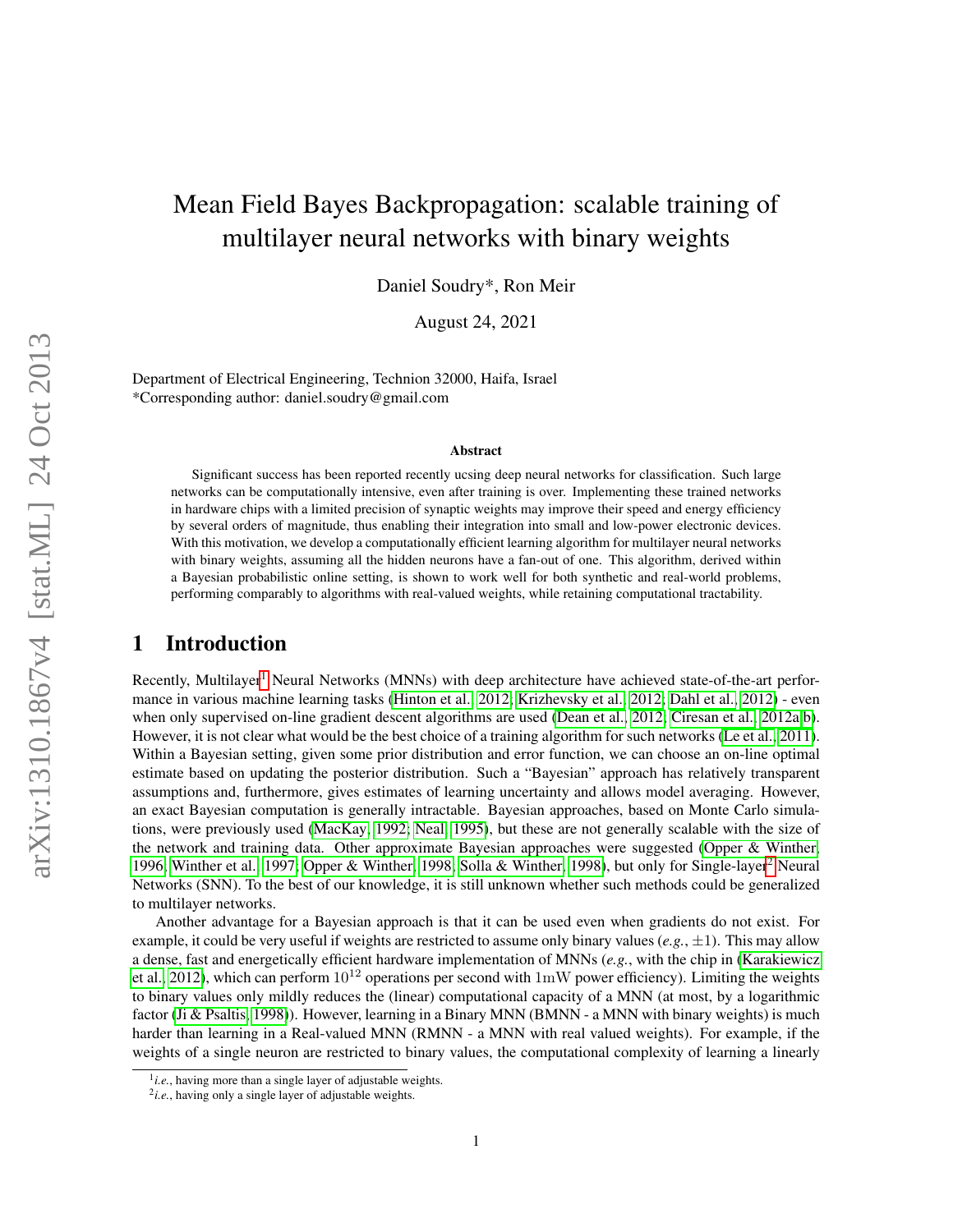

<span id="page-1-0"></span>Figure 1: The convergent architecture of the network - all hidden neurons have fan-out 1, while input layer is fully connected.

separable set of patterns becomes NP-hard (instead of P) in the dimension of the input [\(Fang & Venkatesh,](#page-11-9) [1996\)](#page-11-9). In spite of this, it is possible to train single binary neurons in a *typical* linear time [\(Fang & Venkatesh,](#page-11-9) [1996\)](#page-11-9). Interestingly, the most efficient methods developed for training single binary neurons use approximate Bayes approaches, either explicitly [\(Solla & Winther, 1998;](#page-12-5) [Ribeiro & Opper, 2011\)](#page-12-6) or implicitly [\(Braunstein](#page-11-10) [& Zecchina, 2006;](#page-11-10) [Baldassi et al., 2007\)](#page-11-11).

However, as far as we are aware, it remains an open question whether a BMNN can be trained efficiently by such Bayesian methods, or by any other method. Standard RMNNs are commonly trained in supervised mode using the Backpropagation algorithm [\(LeCun & Bottou, 1998\)](#page-11-12). However, it is unsuitable if the weight values are binary (crude discretization of the weights is usually quite destructive [\(Moerland & Fiesler, 1997\)](#page-12-7)). Other, non-Bayesian methods were suggested in the 90's (*e.g.*, [\(Saad & Marom, 1990;](#page-12-8) [Battiti & Tecchiolli,](#page-11-13) [1995;](#page-11-13) [Mayoraz & Aviolat, 1996\)](#page-12-9)) for small BMNNs, but it is not clear whether these approaches are scalable.

In this work we derive a Mean Field Bayes Backpropagation (MFB-BackProp) algorithm for learning synaptic weights in BMNNs where each hidden neuron has only a single outgoing connection (however, the input layer can be fully connected to the first neuronal layer, see Fig. [1\)](#page-1-0). This algorithm has linear computational complexity in the number of weights, similarly to standard Backpropagation. Also, it is parameter-free except for the initial conditions ("prior"). The algorithm implements a Bayes update to the weights, using two approximations (as was done in [\(Solla & Winther, 1998;](#page-12-5) [Ribeiro & Opper, 2011\)](#page-12-6) for SNNs): *(1)* a mean-field approximation - the posterior probability of the synaptic weights is approximated by the product of its marginals at each time step, *(2)* the fan-in of all neurons is large (so their inputs are approximately Gaussian). Despite these approximations, we demonstrate numerically that the algorithm works well. First, we demonstrated its effectiveness in a synthetic teacher-student scenario where the outputs are generated from a network with a known architecture. The network performed well even though the assumption of large fan-in did not hold. We then tested it for a large BMNN ( $\sim 10^6$  weights) on the standard MNIST task, achieving an error rate comparable with the RMNN of similar size. Therefore, as far as we are aware, it is the first scalable algorithm for BMNNs and the first scalable Bayesian algorithm for MNNs in general (*i.e.*, it does not require Monte Carlo simulations, as in [\(MacKay, 1992;](#page-12-0) [Neal, 1995\)](#page-12-1)). Hopefully, the methods developed here could lead to scalable hardware implementations, as well as efficient Bayesian-based learning in MNNs.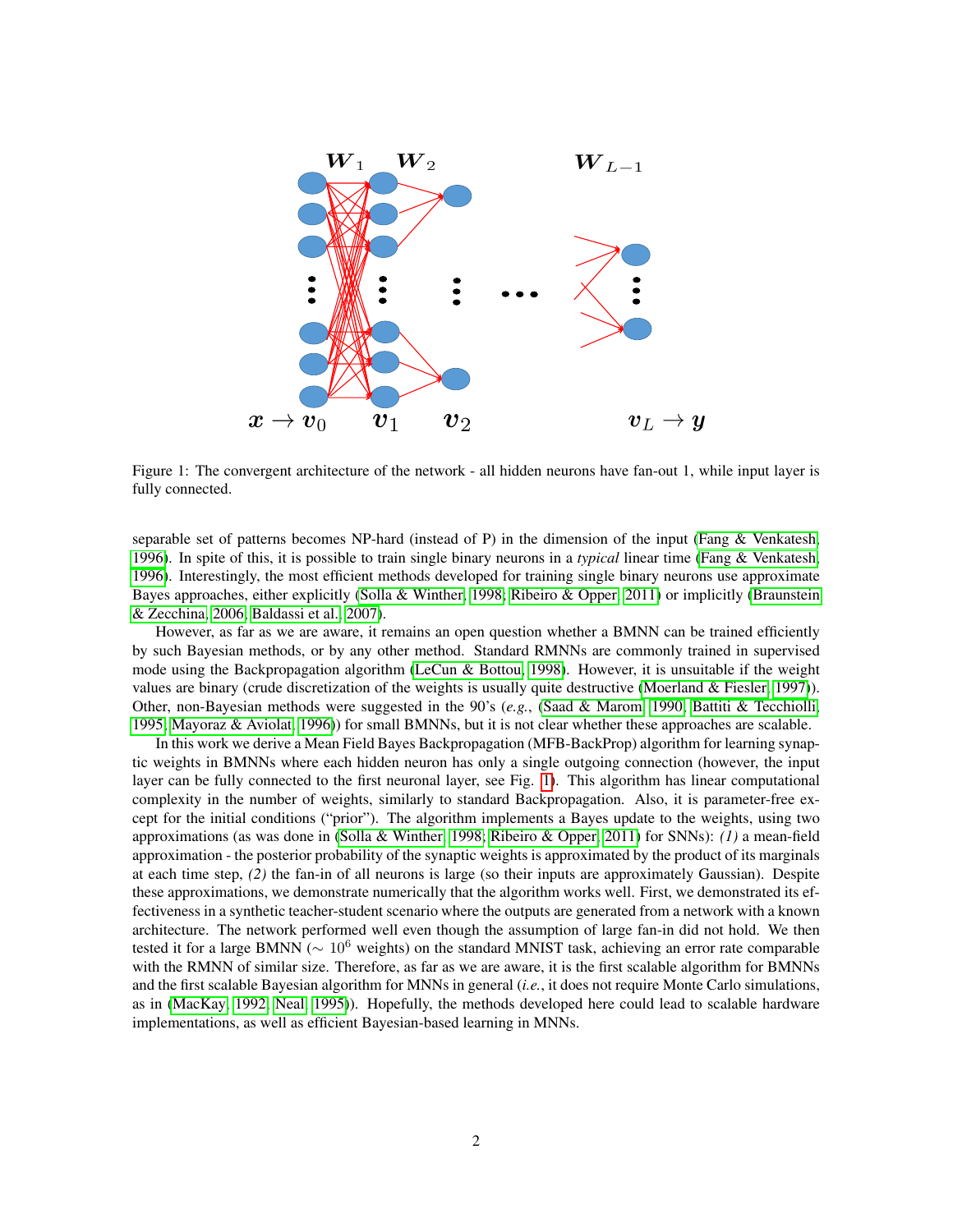# 2 Preliminaries

**Notation** We denote by  $P(x)$  the probability distribution (in the discrete case) or density (in the continuous case) of a random variable X,  $P(x|y) = P(x, y)/P(y), \langle x \rangle = \int xP(x) dx, \langle x|y \rangle = \int xP(x|y) dx,$ Cov  $(x, y) = \langle xy \rangle - \langle x \rangle \langle y \rangle$  and Var  $(x) = \text{Cov} (x, x)$ . Integration is exchanged with summation in the discrete case. Furthermore, we make use of the following functions: *(1)*  $\theta(x)$ , the Heaviside function *(i.e.*  $\theta(x) = 1$ for  $x > 0$  and zero otherwise), (2)  $\delta_{ij}$ , the Kronecker delta function (*i.e.*  $\delta_{ij} = 1$  if  $i = j$  and zero otherwise). Also, If  $x \sim \mathcal{N}(\mu, \Sigma)$  then it is Gaussian with mean  $\mu$  and covariance matrix  $\Sigma$ , and we denote its density by  $\mathcal{N}(\mathbf{x}|\boldsymbol{\mu}, \boldsymbol{\Sigma})$ . Finally,  $\Phi(x) = \int_{-\infty}^{x} \mathcal{N}(x|0, 1) dx$ , is the Gaussian cumulative distribution function.

**Model** We consider a BMNN with L layers of synaptic weight matrices  $W = \left\{ \mathbf{W}_l \in \{-1, 1\}^{V_l \times V_{l-1}} \right\}^L$ connecting neuronal layers sequentially, with  $V_l$  being the width of the l-th layer. We denote the outputs of the layers by  ${\bf v}_l \}_{l=0}^L$ , where  ${\bf v}_0$  is the input layer,  ${\bf v}_l = {\rm sign}({\bf W}_l{\bf v}_{l-1}) \in \{-1, 1\}^{V_l}$ are the hidden layers (with the sign( $\cdot$ ) function operating component-wise) and the  $v_L$  is the output layer. The output of the network is therefore

<span id="page-2-0"></span>
$$
\mathbf{v}_L = f(\mathbf{v}_0, \mathcal{W}) = \text{sign}\left(\mathbf{W}_L \text{sign}\left(\mathbf{W}_{L-1} \text{sign}\left(\cdots \mathbf{W}_1 \mathbf{v}_0\right)\right)\right). \tag{1}
$$

Also, we denote  $W_{ij,l} = (\mathbf{W}_l)_{ij}$  and  $v_{i,l} = (\mathbf{v}_l)_i$ . Furthermore, we assume the network has a *converging architecture*, *i.e.*, each hidden neuron has only a single outgoing connection, namely, fan-out= 1. However, the input layer can be fully connected to the first neuronal layer (Fig. [1\)](#page-1-0). We set  $K(i, l)$  to be the set of indices of neurons in the  $(l-1)$ -th layer connected to the i-th neuron in the l-th layer. For simplicity we assume that  $K_l = |K(i, l)|$  are constant for all i. Finally, we denote i' to be the index of the neuron in the  $(l + 1)$ -th layer receiving input from the  $i$ -th neuron in the  $l$ -th layer.

Task We examine a standard supervised learning classification task, in which we are given sequentially labeled data points  $D_N = {\{\mathbf{x}^{(n)}, \mathbf{y}^{(n)}\}}_{n=1}^N$ , where  $\mathbf{x}^{(n)} \in \mathbb{R}^{V_0}$  is the data point,  $\mathbf{y}^{(n)} \in {\{-1,1\}}^{V_L}$  is the label and  $n$  is the sample index (for brevity, we will sometimes suppress the sample index, where it is clear from the context). As common for supervised learning with MNNs, we assume that  $\forall n$  the relation  $\mathbf{y}^{(n)} = f(\mathbf{x}^{(n)}, \mathcal{W})$ can be represented by a BMNN with known architecture (the 'hypothesis class') and unknown weights W (*i.e*, according to Eq. [1](#page-2-0) with  $\mathbf{v}_0 = \mathbf{x}^{(n)}$  and  $\mathbf{v}_L = \mathbf{y}^{(n)}$ ). Our goal is to estimate the weights W.

# 3 Theory - online Bayesian learning in BMNNs

We approach this task from a Bayesian framework, where we estimate the Maximum A Posteriori (MAP) configuration of weights

<span id="page-2-2"></span>
$$
W^* = \operatorname{argmax}_{\mathcal{W}} P\left(\mathcal{W}|D_N\right),\tag{2}
$$

with  $P(W|D_N)$  being the probability for each configuration of the weights W, given the data. We do this in an online setting. Starting with some prior distribution on the weights -  $P(W|D_0)$ , we update the value of  $P(W|D_n)$  after the *n*-th sample is received, according to Bayes rule:

<span id="page-2-1"></span>
$$
P\left(\mathcal{W}|D_n\right) \propto P\left(\mathbf{y}^{(n)}|\mathbf{x}^{(n)},\mathcal{W}\right)P\left(\mathcal{W}|D_{n-1}\right)\,,\tag{3}
$$

for  $n = 1, \ldots, N$ . Note that the BMNN is *deterministic*, so

<span id="page-2-3"></span>
$$
P\left(\mathbf{y}^{(n)}|\mathbf{x}^{(n)},\mathcal{W}\right) = \begin{cases} 1, & \text{if } \mathbf{y}^{(n)} = f\left(\mathbf{x}^{(n)},\mathcal{W}\right) \\ 0, & \text{otherwise} \end{cases} \tag{4}
$$

Therefore, the Bayes update in Eq. [3](#page-2-1) simply makes sure that  $P(W|D_n) = 0$  in any "illegal" configuration (*i.e.*, any  $W^0$  such that  $\exists k \leq n : \mathbf{y}^{(k)} \neq f(\mathbf{x}^{(k)}, W^0)$ ). Unfortunately, this update is generally intractable for large networks, mainly because we need to store and update an exponential number of values for  $P (W|D_n)$ . Therefore, some approximation is required.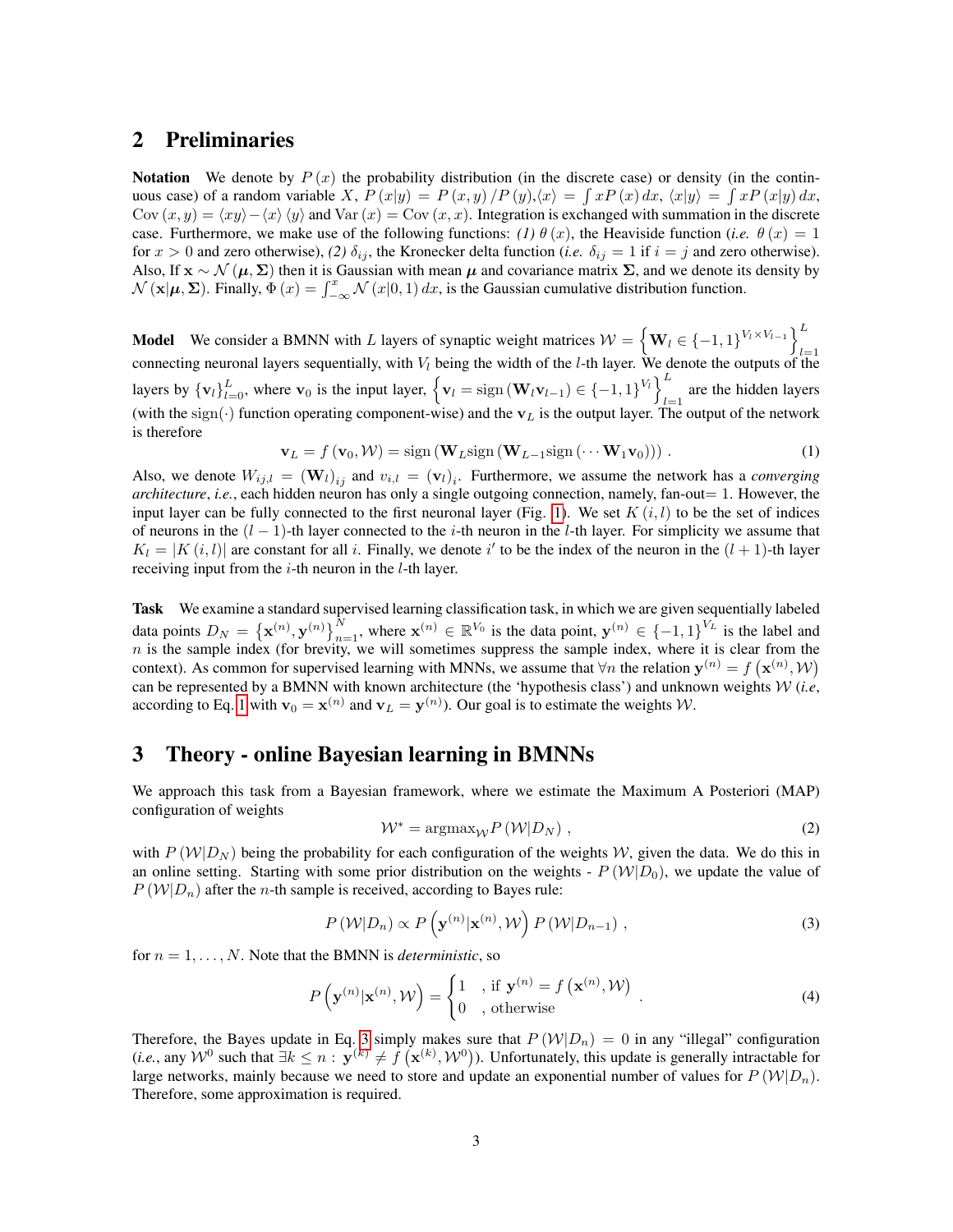### 3.1 Approximation 1: mean-field

Instead of storing  $P(W|D_n)$ , we will store its factorized ('mean-field') approximation  $\hat{P}(W|D_n)$ , for which

<span id="page-3-0"></span>
$$
\hat{P}(W|D_n) = \prod_{i,j,l} \hat{P}(W_{ij,l}|D_n) ,
$$
\n(5)

where each factor must be normalized. Notably, it is easy to find the MAP estimate (Eq. [2\)](#page-2-2) under this factorized approximation  $\forall i, j, l$ 

<span id="page-3-6"></span><span id="page-3-1"></span>
$$
W_{ij,l}^* = \operatorname{argmax}_{W_{ij,l} \in \{-1,1\}} \hat{P}(W_{ij,l}|D_N) \tag{6}
$$

The factors  $\hat{P}(W_{ij,l}|D_n)$  can be found using a standard variational approach [Bishop](#page-11-14) [\(2006\)](#page-11-14); [Solla & Winther](#page-12-5) [\(1998\)](#page-12-5). For each n, we first perform the Bayes update in Eq. [3](#page-2-1) with  $\hat{P}(W|D_{n-1})$  instead of  $P(W|D_{n-1})$ . Then, we project the resulting posterior onto the family of distributions factorized as in Eq. [5,](#page-3-0) by minimizing the reverse Kullback-Leibler divergence. A straightforward calculation shows that the optimal factor is just a marginal of the posterior (see supplemental material, section [A\)](#page-13-0). Performing this marginalization on the Bayes update and re-arranging terms, we obtain  $\forall i, j, l$ 

$$
\hat{P}\left(W_{ij,l}|D_n\right) \propto \hat{P}\left(\mathbf{y}^{(n)}|\mathbf{x}^{(n)},W_{ij,l},D_{n-1}\right)\hat{P}\left(W_{ij,l}|D_{n-1}\right),\tag{7}
$$

where

<span id="page-3-2"></span>
$$
\hat{P}\left(\mathbf{y}^{(n)}|\mathbf{x}^{(n)},W_{ij,l},D_{n-1}\right) = \sum_{\mathcal{W}':W'_{ij,l}=W_{ij,l}} P\left(\mathbf{y}^{(n)}|\mathbf{x}^{(n)},\mathcal{W}'\right) \prod_{\{k,r,m\}\neq\{i,j,l\}} \hat{P}\left(W'_{kr,m}|D_{n-1}\right)
$$
 (8)

Thus we can directly update the factor  $\hat{P}(W_{i,j,l}|D_n)$  in a single step. However, the last equation is still problematic, since it contains a generally intractable summation over an exponential number of values, and therefore requires simplification. For brevity, from now on we replace any  $\ddot{P}$  with P, in a slight abuse of notation (keeping in mind that the distributions are approximated).

### 3.2 Simplifying the update rule

In order to be able to use the update rule in Eq. [7,](#page-3-1) we wish to calculate  $P(\mathbf{y}^{(n)}|\mathbf{x}^{(n)}, W_{ij,l}, D_{n-1})$  using Eq. [8.](#page-3-2) For brevity, we suppress the  $(n)$  index and the dependence on  $D_{n-1}$  and x

<span id="page-3-4"></span>
$$
P(\mathbf{y}|W_{ij,l}) = \sum_{\mathcal{W}': W'_{ij,l} = W_{ij,l}} P(\mathbf{y}|\mathcal{W}') \prod_{\{k,r,m\} \neq \{i,j,l\}} P(W'_{kr,m})
$$
(9)

Since, by assumption,  $P(y|W')$  comes from a feed-forward BMNN with input x, we can re-write Eq. [4](#page-2-3) as

<span id="page-3-3"></span>
$$
P(\mathbf{y}|\mathcal{W}') = \sum_{\mathbf{v}_1,...,\mathbf{v}_{L-1}} \prod_{m=1}^{L} \prod_{k=1}^{V_m} \theta\left(v_{k,m} \sum_{r \in K(k,m)} v_{r,m-1} W'_{kr,m}\right), \qquad (10)
$$

where  $v_L = y$  and  $v_0 = x$ , and we recall that  $\theta(x) = 1$  for  $x > 0$  and zero otherwise (consequently, only a single term in the summation is non-zero). Substituting Eq. [10](#page-3-3) into Eq. [9,](#page-3-4) allows us to perform the summations in a more convenient way - layer by layer. To do this, we define

<span id="page-3-5"></span>
$$
P(\mathbf{v}_{m}|\mathbf{v}_{m-1}) = \sum_{\mathbf{W}'_{m}} \prod_{k=1}^{V_{m}} \left[ \theta \left( v_{k,m} \sum_{r \in K(k,m)} v_{r,m-1} W'_{kr,m} \right)_{r \in K(k,m)} \prod_{r \in K(k,m)} P\left( W'_{kr,m} \right) \right]
$$
(11)

and  $P(\mathbf{v}_l|\mathbf{v}_{l-1}, W_{ij,l})$ , which is defined identically to  $P(\mathbf{v}_l|\mathbf{v}_{l-1})$ , except the summation is done over all configurations in which  $W_{ij,l}$  is fixed (*i.e.*,  $\mathbf{W}'_l$  :  $W'_{ij,l} = W_{ij,l}$ ) and we set  $P(W_{ij,l}) = 1$ . Now we can write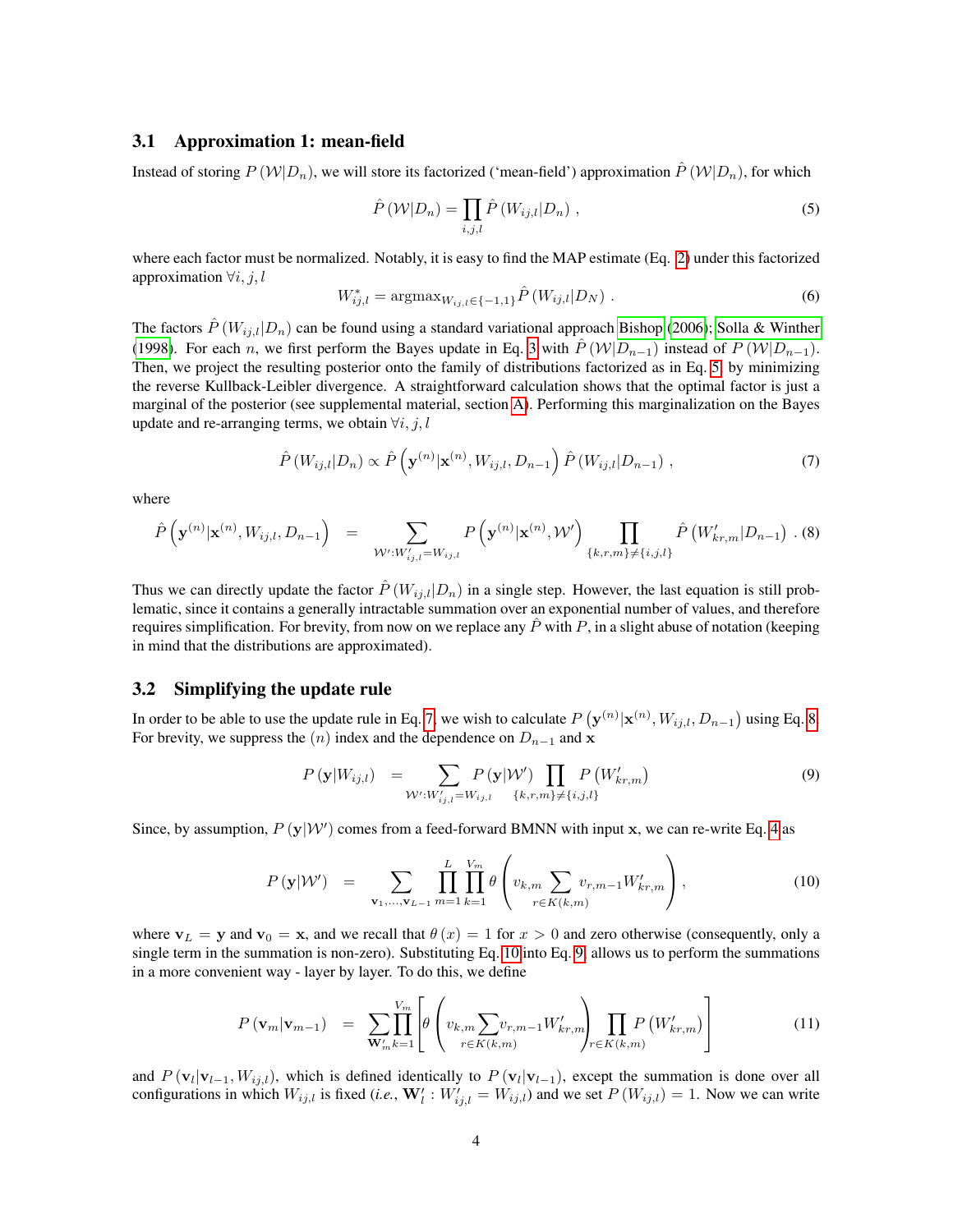recursively

<span id="page-4-0"></span>
$$
P(\mathbf{v}_1) = P(\mathbf{v}_1 | \mathbf{v}_0 = \mathbf{x}) \tag{12}
$$

$$
P(\mathbf{v}_{m}) = \sum_{\mathbf{v}_{m-1}} P(\mathbf{v}_{m}|\mathbf{v}_{m-1}) P(\mathbf{v}_{m-1})
$$
\n(13)

$$
P\left(\mathbf{v}_{l}|W_{ij,l}\right) = \sum_{\mathbf{v}_{l-1}} P\left(\mathbf{v}_{l}|\mathbf{v}_{l-1}, W_{ij,l}\right) P\left(\mathbf{v}_{l-1}\right)
$$
\n(14)

$$
P\left(\mathbf{v}_{m}|W_{ij,l}\right) = \sum_{\mathbf{v}_{m-1}} P\left(\mathbf{v}_{m}|\mathbf{v}_{m-1}\right) P\left(\mathbf{v}_{m-1}|W_{ij,l}\right) \tag{15}
$$

where Eq. [13](#page-4-0) is  $\forall m \in \{2, ..., l-1\}$ , and Eq. [15](#page-4-0) is  $\forall m \in \{l+1, l+2, ..., L\}$ . Thus we obtain the result of Eq. [9,](#page-3-4) through  $P(y|W_{ij,l}) = P(v_L = y|W_{ij,l})$ . However, this problem is still generally intractable, since all of the above summations (Eqs. [11](#page-3-5)[-15\)](#page-4-0) are still over an exponential number of values. Therefore, we need to make one additional approximation.

### 3.3 Approximation 2: large fan-in

In order to simplify the above summations (Eqs. [11-](#page-3-5)[15\)](#page-4-0), we assume that the fan-in of all of the connections is "large". In the rest of this section, we summarize the results obtained using this approximation (see details in supplementary material, section [B\)](#page-14-0). Importantly, if  $K_l \to \infty$  then we can use the Central Limit Theorem (CLT) and say that the normalized input to each neuronal layer, is distributed according to a Gaussian distribution

<span id="page-4-1"></span>
$$
\forall m: \mathbf{u}_m = \mathbf{W}_m \mathbf{v}_{m-1} / \sqrt{K_m} \sim \mathcal{N}(\boldsymbol{\mu}_m, \boldsymbol{\Sigma}_m) ,
$$
 (16)

Since  $K_l$  is actually finite, this is only an approximation - though a quite common and effective one (e.g., [Neal](#page-12-1) [\(1995\)](#page-12-1); [Ribeiro & Opper](#page-12-6) [\(2011\)](#page-12-6)). Using the approximation in Eq. [16](#page-4-1) and Eqs. [12-13,](#page-4-0) we can now calculate the distribution of  $\mathbf{u}_m$  sequentially for all the layers  $m \in \{1, \ldots, l-1\}$ , by deriving  $\mu_m$  and  $\Sigma_m$  for each layer. Additionally, due to the "converging" architecture of the network (*i.e.*, fan-out=1) it is easy to show that  $\Sigma_{kr,m} = \delta_{kr} \sigma_{k,m}^2$ . Therefore, since  $\mathbf{v}_m = \text{sign}(\mathbf{u}_m)$ , we can use simple Gaussian integrals on  $\mathbf{u}_m$  and obtain  $∀m ≥ 1$ 

$$
P(\mathbf{v}_m) = \prod_k P(v_{k,m}) = \prod_k \Phi(v_{k,m} \mu_{k,m} / \sigma_{k,m}),
$$

as the solution of Eqs. [12-13.](#page-4-0) This immediately gives

<span id="page-4-2"></span>
$$
\langle v_{k,m} \rangle = v_{k,0} \delta_{0m} + (1 - \delta_{0m}) (2\Phi(\mu_{k,m}/\sigma_{k,m}) - 1) \ . \tag{17}
$$

Note that  $W_{kr,m}$  and  $v_{k,m-1}$  are binary and independent for a fixed m (from Eqs. [5](#page-3-0) and [1\)](#page-2-0). Therefore, it is straightforward to derive

$$
\mu_{k,m} = \frac{1}{\sqrt{K_m}} \sum_{r \in K(k,m)} \langle W_{kr,m} \rangle \langle v_{r,m-1} \rangle
$$
\n
$$
\sigma_{k,m}^2 = \frac{1}{K_m} \sum_{r \in K(k,m)} \Big( \langle |v_{r,m-1}| \rangle^2 - \langle v_{r,m-1} \rangle^2 \langle W_{kr,m} \rangle^2 \Big),
$$
\n(18)

where we note that  $\langle |v_{r,m}|\rangle = 1 + \delta_{m0} (v_{r,0} - 1)$ .

Next, we repeat similar derivations for  $m \in \{l, ..., L\}$  (Eqs. [14](#page-4-0) and [15\)](#page-4-0). Note that for layer l,  $W_{ij,l}$  is fixed (not a random variable), so we need slightly modified versions of the mean  $\mu_{k,m}$  and variance  $\sigma_{k,m}^2$  in which  $W_{ij,m}$  is "disconnected". Thus, we define  $\mu_{i(j),l}$  and  $\sigma_{i(j),l}^2$ , which are identical to  $\mu_{k,m}$  and  $\sigma_{k,m}^2$ , except the summation is done over  $K(i, l) \setminus j$ , instead of  $K(i, l)$ . Importantly, if we know x and  $\langle W_{kr,1} \rangle =$  $2P(W_{kr,1} = 1) - 1$ , all these quantities can be calculated together in a sequential "forward pass" for  $m =$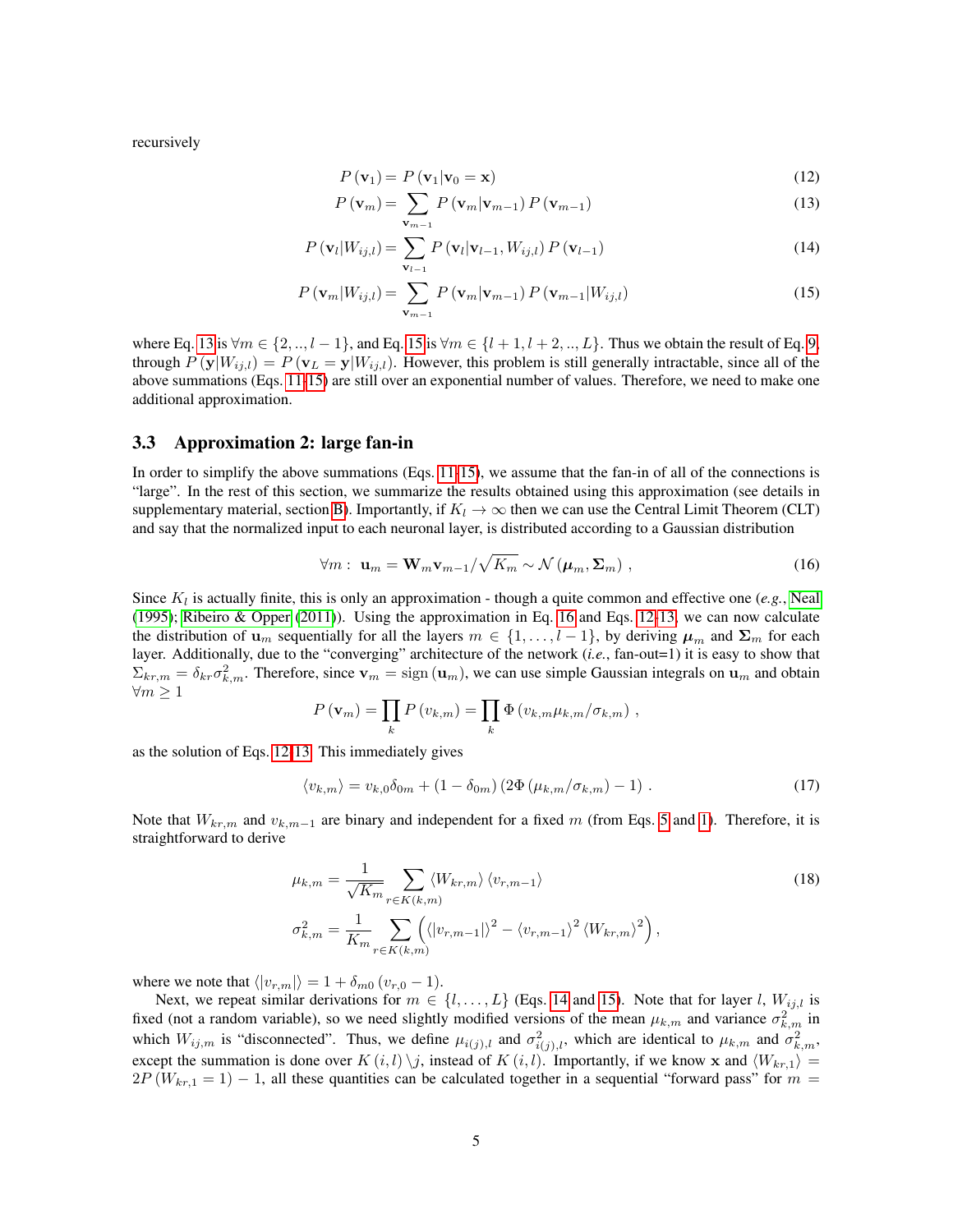1, 2, ..., L. At the end of this forward pass we will be able to find  $P(y|W_{ij,l}) = P(v_L = y|W_{ij,l})$ . However, it is more convenient to derive instead the log-likelihood ratio (see the supplementary material, sections [C](#page-19-0) and [D\)](#page-21-0)

$$
R_{ij,l} = \ln \frac{P(\mathbf{y}|W_{ij,l} = 1)}{P(\mathbf{y}|W_{ij,l} = -1)}.
$$

This quantity is useful, since, from Eq. [7,](#page-3-1) it uniquely determines the Bayes updates of the posterior through

<span id="page-5-0"></span>
$$
\ln \frac{P(W_{ij,l} = 1 | D_n)}{P(W_{ij,l} = -1 | D_n)} = \ln \frac{P(W_{ij,l} = 1 | D_{n-1})}{P(W_{ij,l} = -1 | D_{n-1})} + R_{ij,l}^{(n)}.
$$
\n(19)

To obtain  $R_{ij,l}$  we define

<span id="page-5-3"></span>
$$
G_{ij,l} = \frac{2}{\sqrt{K_l}} \frac{\mathcal{N}\left(0|\mu_{i(j),l}, \sigma_{i(j),l}^2\right)}{1 - \delta_{Ll} + \Phi\left(y_i \mu_{i(j),L}/\sigma_{i(j),L}\right) \delta_{Ll}}
$$
(20)

and a backward propagated 'delta' quantity, defined recursively so that  $\Delta_{ij,L+1} = y_j$ , and for  $l = L, L-1, \ldots, 2$ ,

$$
\Delta_{ij,l} = \Delta_{i'i,l+1} \langle W_{ij,l} \rangle \tanh[G_{ij,l}], \qquad (21)
$$

where we recall that i' is the index of the neuron in the  $(m + 1)$ -th layer receiving input from the i-th neuron in the  $m$ -th layer. Using the above quantities, we finally arrive at the log-likelihood ratio

<span id="page-5-1"></span>
$$
R_{ij,l} = \begin{cases} \Delta_{i'i,l+1} \tanh\left[G_{ij,l}x_j\right] & , \text{if } l = 1\\ \Delta_{i'i,l+1} \tanh\left[G_{ij,l}\right] \langle v_{j,l-1} \rangle & , \text{if } l > 1 \end{cases} . \tag{22}
$$

The derivation of these results is based on the assumption  $K_l$  is "large". This is done so that: (1) we can use CLT in each layer (2) we can assume that a flip of a single weight has a relatively small affect on the output of the BMNN (*i.e.*,  $R_{ij,l} \ll 1$ ), and therefore we can use a first order Taylor approximation. However, if  $K_l$  is finite, both (1) and (2) can break down. Specifically, this can occur if in a certain layer we have high "certainty" in our estimate (*i.e.*,  $\sigma_{i,l}^{(n)} \to 0$ , so for all the weights  $W_{kr,m}$  leading into  $v_{i,l}$  for all  $m \leq l$  we have  $P(W_{kr,m} = 1|D_n) \approx 0$  or 1), and then we receive a data point  $\{\mathbf{x}^{(n)}, \mathbf{y}^{(n)}\}$  which is "surprising" (*i.e.*, it does not conform with our current estimate of these weights). In this case divergent inaccuracies may occur since our assumptions break down. To prevent this scenario we heuristically used a saturating function  $tanh(\cdot)$  in our derivations.

## 4 Algorithm

Now we can write down explicitly how  $P(W_{ij,l}|D_n)$  changes, for every  $W_{ij,l}$ . For convenience, we will parametrize the distribution of  $W_{ij,l}$  so that

$$
P(W_{ij,l}|D_n) = e^{h_{ij,l}^{(n)}W_{ij,l}} / \left(e^{h_{ij,l}^{(n)}} + e^{-h_{ij,l}^{(n)}}\right)
$$

and increment the parameter  $h_{i,j,l}^{(n)}$ , according to the Bayes-based update rule in Eq. [19](#page-5-0)

<span id="page-5-2"></span>
$$
h_{ij,l}^{(n)} = h_{ij,l}^{(n-1)} + \frac{1}{2} R_{ij,l}^{(n)},
$$
\n(23)

using  $R_{ij,l}$ , the log-likelihood ratio we obtained (Eq. [22\)](#page-5-1). Additionally, we denote  $(H_l)_{ij} = h_{ij,l}$  ,  $\mathcal{H} =$  ${H_l}_{l,l=1}^L$ ,  $\nu_{k,l} = \langle v_{k,l-1} \rangle$  and note that  $\langle W_{ij,l} \rangle = \tanh(h_{ij,l})$  and  $\text{Var}(W_{ij,l}) = 1 - \tanh^2(h_{ij,l}) = 1$ sech<sup>2</sup> $(h_{ij,l})$ . Doing this entire calculation separately for each  $h_{ij,l}$  is highly inefficient - requiring about  $O(N^2)$  computation steps. We suggest the Mean Field Bayes Back Propagation (MFB-BackProp) algorithm [1](#page-8-0) to do this efficiently, in  $O(|W|)$  computation steps, similarly to the original Backpropagation algorithm. The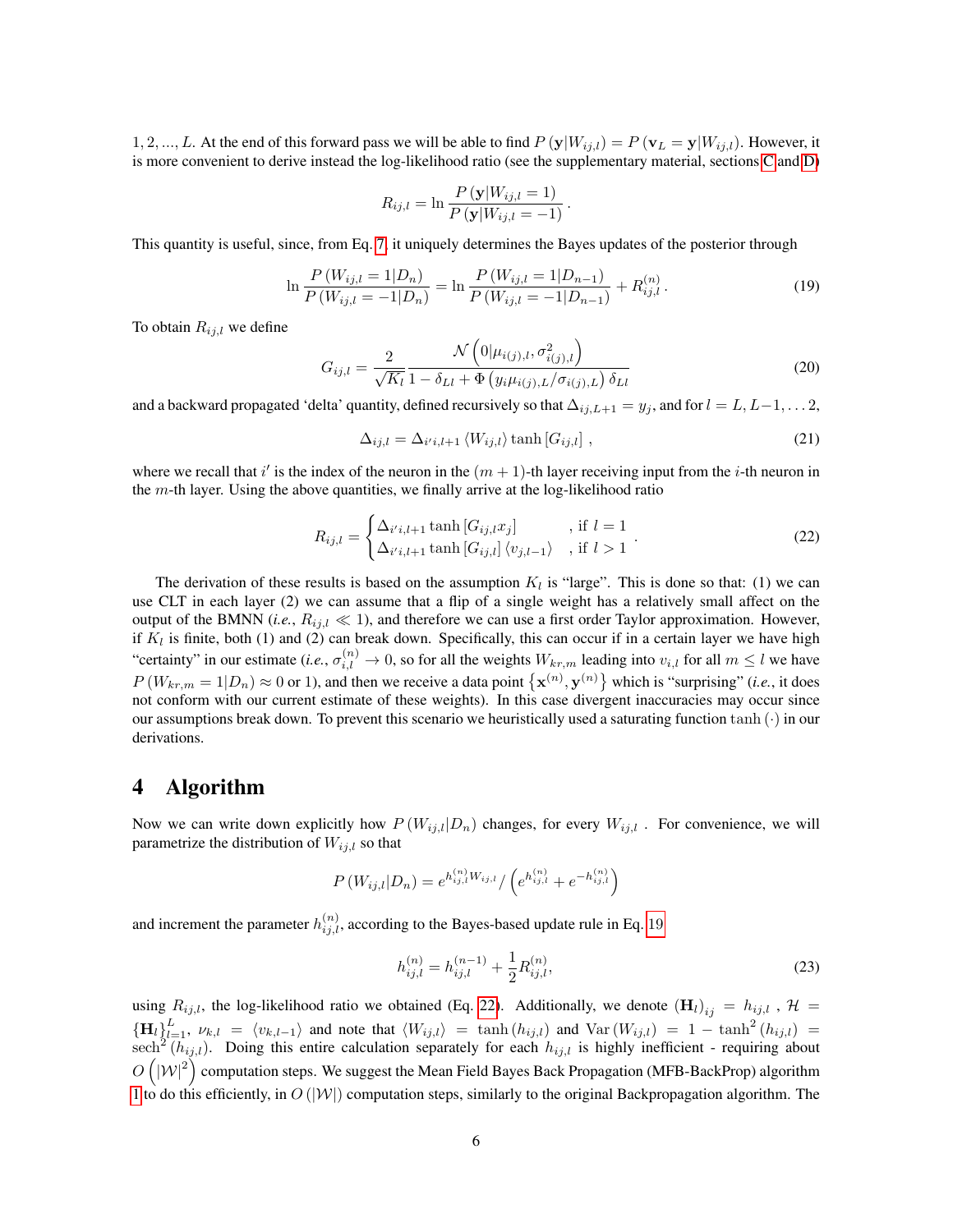resulting algorithm itself is rather similar to standard Backpropagation, as we shall explain soon. After  $H$  is estimated using the algorithm, the MAP estimate (Eq. [6\)](#page-3-6) for the BMNN is obtained by simple clipping

<span id="page-6-5"></span>
$$
W_{ij,l}^* = \operatorname{argmax}_{W_{ij,l} \in \{-1,1\}} P\left(W_{ij,l} | D_N\right) = \operatorname{sign}\left(h_{ij,l}\right) \,. \tag{24}
$$

The output of this MAP BMNN is then given by Eq. [1.](#page-2-0) However, the mean Bayes output given input x is

$$
\nu_L = \langle \mathbf{v}_L \rangle = \sum_{\mathcal{W}} f(\mathbf{x}, \mathcal{W}) P(\mathcal{W}|D_N) .
$$

Therefore, since  $v_L$  is binary, the MAP *output* is simply

<span id="page-6-0"></span>
$$
\hat{\mathbf{y}}_{p} = \operatorname{argmax}_{\mathbf{v}_{L}} P(\mathbf{v}_{L}) = \operatorname{sign}(\boldsymbol{\nu}_{L}). \qquad (25)
$$

Though only the MFB-BackProp output in Eq. [1](#page-2-0) can be implemented in an actual binary circuit, this "Probabilistic" MFB-BackProp (PMFB-BackProp) output (Eq. [25\)](#page-6-0) can be viewed as an ensemble average of such circuits over  $P(W|D_N)$ . Therefore, PMFB-BackProp output tends to be more accurate - as averaging the output of several MNNs is a common method to improve performance. Additionally, the comparison between the performance of PMFB-BackProp and MFB-BackProp usually allows us to estimate the level of certainty in the estimate - since if the distribution becomes deterministic  $\left(h_{ij,l}^{(n)}\right)$  $\begin{aligned} \binom{n}{i,j,l}\n\rightarrow \infty, \text{ so } P\left(W_{ij,l}=1|D_n\right) \text{ goes to 0 or 1}\n\end{aligned}$ both must coincide.

Lastly, to avoid a possible non-positive variance due to numerical inaccuracy, we approximate (with a generally negligible error)  $\sigma_{i(j),l}^2 \approx \sigma_{i,l}^2$  + eps where eps = 2<sup>-52</sup>. Additionally, to avoid  $G_{ij,L} \sim 0 \cdot \infty$  from generating nonsensical values ( $\pm \infty$ , NaN) when  $\sigma_{i,L} \to 0$ , we use instead the asymptotic form of  $G_{ij,L}$  in that case:

<span id="page-6-4"></span>
$$
G_{ij,L} = -\frac{2\mu_{i(j),L}}{\sigma_{i,L}^2 \sqrt{K_L}} \theta\left(-y_i \mu_{i(j),L}\right) \,. \tag{26}
$$

#### Comparison with Backpropagation

The increment in our algorithm (Eq. [23\)](#page-5-2) is very similar to the increment of the the weights in the BackPropagation algorithm (BackProp) on a similar RMNN with converging architecture

<span id="page-6-6"></span><span id="page-6-2"></span><span id="page-6-1"></span>
$$
\mathbf{v}_L = \mathbf{s} \left( \mathbf{W}_L \mathbf{s} \left( \mathbf{W}_{L-1} \mathbf{s} \left( \cdots \mathbf{W}_1 \mathbf{v}_0 \right) \right) \right),\tag{27}
$$

where  $s(\cdot)$  is some sigmoid function. For example, suppose a 2-layer BMNN *i.e.*,  $L = 2$  (the following arguments remain true for  $L \geq 2$ ). In this case, we have

$$
\Delta h_{ij,1} = \frac{1}{2} \tanh \left[ G_{i'i,2} \right] y_{i'} \left\langle W_{i'i,2} \right\rangle \tanh \left[ G_{ij,1} x_j \right] \tag{28}
$$

$$
\Delta h_{ij,2} = \frac{1}{2} \tanh \left[ G_{ij,2} \right] y_i \langle v_{j,1} \rangle . \tag{29}
$$

For comparison, if we train a similar 2-layer converging RMNN (so  $\mathbf{v}_2 = s(\mathbf{u}_2), \mathbf{u}_2 = \mathbf{W}_2 \mathbf{v}_1, \mathbf{v}_1 = s(\mathbf{u}_1)$ and  $\mathbf{u}_1 = \mathbf{W}_1 \mathbf{x}$ ) with BackProp, the weights will update according to

$$
\Delta W_{ij,1} = -\eta_1 \frac{\partial E}{\partial u_{i',2}} W_{i'i,2} s'(u_{j,1}) x_j \tag{30}
$$

<span id="page-6-3"></span>
$$
\Delta W_{ij,2} = -\eta_2 \frac{\partial E}{\partial u_{i,2}} v_{j,1},\tag{31}
$$

where E is some non-negative error function and  $\eta$  is a learning rate. Notably, Eqs. [28](#page-6-1)[-29](#page-6-2) can be written where *E* is some non-negative error function and  $\eta$  is a learning rate. Notably, Eqs. 28-29 can be written as a somewhat modified version of Eqs. [30-31,](#page-6-3) with  $E = -\sum_i \ln \Phi(g_i u_{i,L}/(\sqrt{K_L} \sigma_{i,L}))$  and  $s(u_{k,l}) =$  $(2\Phi(u_{k,l}/(\sqrt{K_l}\sigma_{i,l})) - 1)$  (note s (·) has a sigmoid shape), and with  $W_{ij,l}, v_{i,l}$ , and  $u_{i,l}$  representing  $\langle W_{ij,l} \rangle$ ,  $(\sqrt{\frac{W_{k,l}}{W_{i,l}}})$  and  $(\sqrt{K_l} \mu_{i,l})$ , respectively. The modifications in Eqs. [28](#page-6-1)[-29](#page-6-2) in comparison to Eqs. [30-31](#page-6-3) are: (1) the  $\langle v_{i,l} \rangle$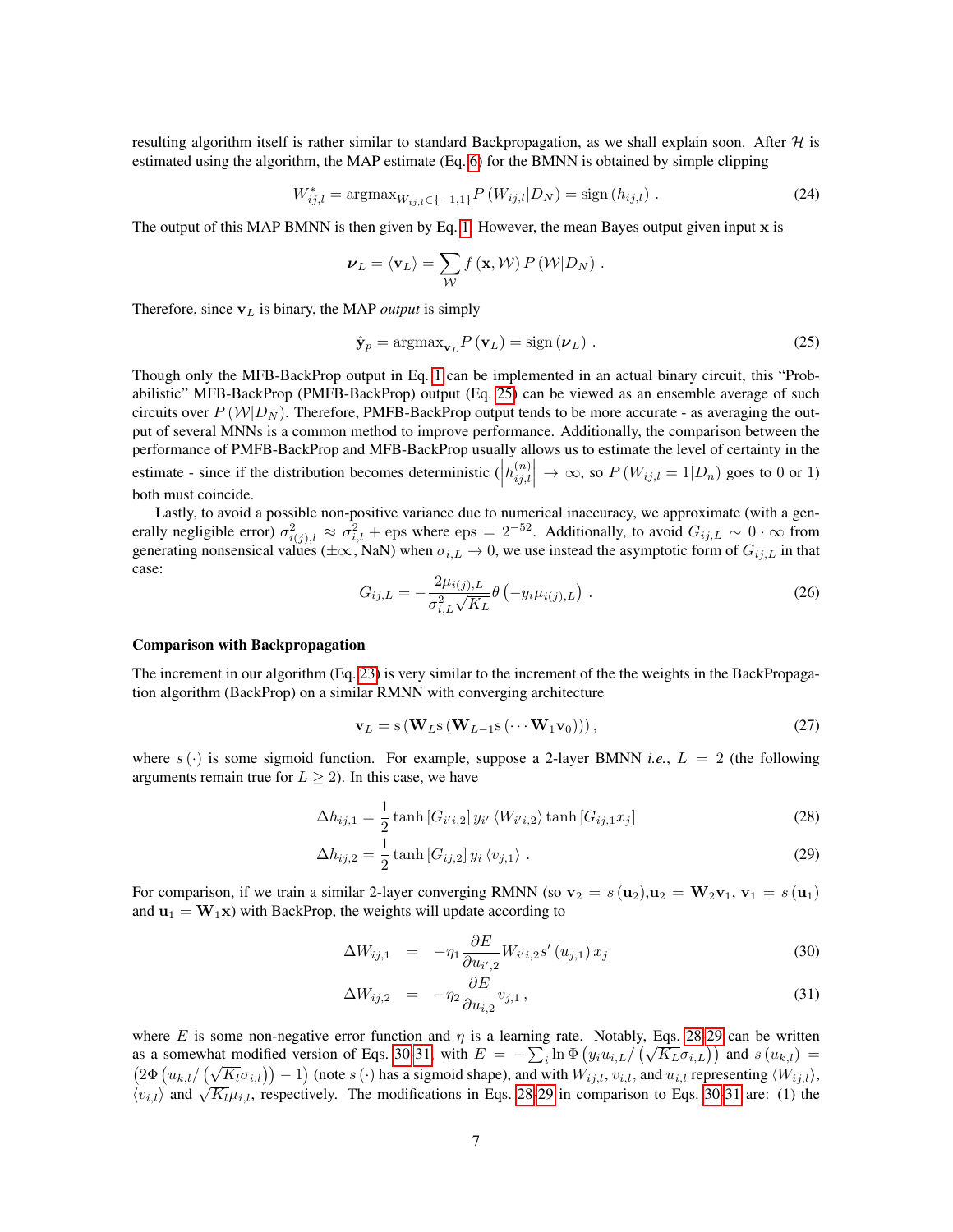

<span id="page-7-0"></span>Figure 2: Performance of the MFB-BackProp (and PMFB-BackProp) algorithm on BMNN in comparison with BackProp (and clipped BackProp) on a RMNN with the same architecture. (A) A synthetic teacher studentproblem with random inputs. (*bottom)* MFB-BackProp and BackProp show error during training *(top*) Mean test error on  $10^4$  unseen samples, after training has stopped (B) Test error on the MNIST data for a 785  $\times$  (301  $\times$  $10 \times 10$  2-layer network. For comparison we give the performance of BackProp on the same network, as well as the performance (black line) of a fully connected (785  $\times$  300  $\times$  10) RMNN from the literature [\(LeCun &](#page-11-12) [Bottou, 1998\)](#page-11-12). The bottom graph "zooms-in" on the asymptotic behavior of the top figure for test error below 0.1.

addition of the tanh (·) functions (including tanh  $(h_{ij,l}) = \langle W_{ij,l} \rangle$ ) (2)  $\mu_{i(j),l}$  replaces  $\mu_{i,l}$  (3)  $\sigma_{i,l}$  depends on the inputs and weights (second line on Eq. [18\)](#page-4-2).

Interestingly, this last property (3) entails that in the algorithm, the input to each neuron is scaled adaptively. This implies that the MFB-Backprop algorithm is invariant to changes in the amplitude of of the input x (*i.e.*,  $x \to c x$ , where  $c > 0$ ). This preserves the invariance of the output of the BMNN to such amplitude changes in the input (the BMNN's invariance can be seen from Eq. [1\)](#page-2-0). Note that in standard BackProp algorithm the performance is directly affected by the amplitude of the input, so it is a recommended practice to re-scale it in pre-processing [\(LeCun et al., 2012\)](#page-11-15). In MFB-Backprop algorithm this becomes unnecessary.

Additionally, similarly to BackProp, if  $v_L \to y$  then  $E \to 0$ , and increments of the algorithm also go to zero - since in this case  $y_i\mu_{i(j),L}/\sigma_{i,l} \to \infty$ , and so  $G_{ij,L} \to 0$  (see Eqs. [20](#page-5-3) and [26\)](#page-6-4). This "stable fixed point" of the algorithm, corresponds to a deterministic BMNN (in which  $\left| h_{ij,l}^{(n)} \right|$  $\begin{aligned} \binom{n}{i,j,l} \rightarrow \infty$ ). By "stable fixed point" we mean that near this point, any  $\{x^{(n)}, y^{(n)}\}$  sample that does not contradict the estimated BMNN will not modify this estimate (*i.e.*,  $\forall i, j, l : \Delta h_{ij,l} = 0$ ), since  $G_{ij,L} = 0$  if  $y_i \mu_{i(j),L} > 0$  in that case (from Eq. [26\)](#page-6-4). Lastly, similarly to BackProp, there are additional fixed points corresponding to highly symmetric distributions. As a simple example, if  $L \ge 2$  and if  $\forall i, j, l : h_{ij,l}^{(0)} = 0$  (*i.e.*, a uniform prior), than we will always have  $\forall i, j, l : \Delta h_{ij,l} = 0$ . Therefore, symmetry in the initial conditions can be deleterious.

# 5 Numerical Experiments

To test the MFB-BackProp algorithm, we run numerical experiments on two tasks. The first is a simple teacherstudent task with synthetic data. The purpose of this teacher-student scenario is to test the whether the algorithm works properly when (1) the labels are indeed generated by the correct model class (a BMNN), as assumed by our Bayesian framework (2) when the fan-in of the network is small, in contrast to approximation 2. The second task is the standard MNIST handwritten digits recognition task. In this task we examine the performance of our algorithm for relatively large BMNN ( $|W| = 2365860$ , while  $N = 60000$ ). The purpose of this task was to test whether the algorithm can learn with real-valued inputs and in a more realistic setting, in which the labels y do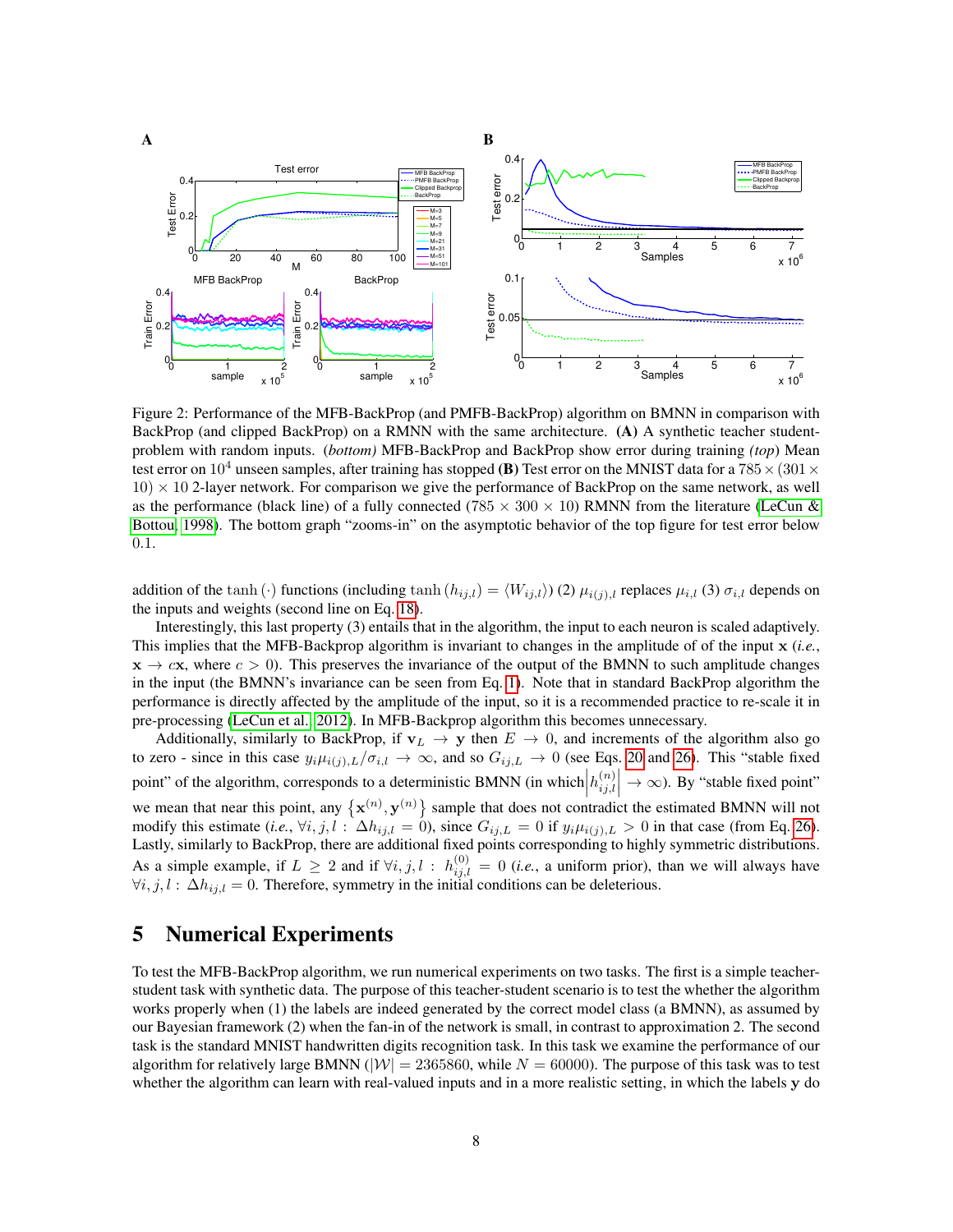<span id="page-8-0"></span>Algorithm 1 A single update step of the the Mean Field Bayes Backpropagation (MFB-BackProp) algorithm for BMNNs. The Matlab code for the algorithm will be available at the author's website after publication.

Function  $\mathcal{H}_{\text{next}} = \text{BayesUpdateStep}(\mathbf{x}, \mathbf{y}, \mathcal{H})$ 

Initialize  $\nu_{k,0} = x_k$ ,  $\Delta_{ij,L+1} = y_j$ . % Forward-propagation phase for  $m = 1$  to  $L$  do ∀k:  $\mu_{k,m} = \frac{1}{\sqrt{K_m}}$  $\sum$  $r \in K(k,m)$  $\tanh\left(h_{kr,m}\right)\nu_{r,m-1}$  $\sigma_{k,m}^2 = \frac{1}{K}$  $K_m$  $\sum$  $r \in K(k,m)$  $\left[ \left( 1 - \nu_{r,m-1}^2 \right) \left( 1 - \delta_{1m} \right) + \nu_{r,m-1}^2 \text{sech}^2 \left( h_{kr,m} \right) + \text{eps} \right]$  $\nu_{k,m} = 2\Phi(\mu_{k,m}/\sigma_{k,m}) - 1$ 

end for % Back-propagation phase for  $l = L$  to 1 do

 $\forall i, j$ :

$$
\mu_{i(j),l} = \mu_{i,l} - \frac{1}{\sqrt{K_l}} \tanh(h_{ij,l}) \nu_{j,l-1}
$$

$$
G_{ij,l} = \frac{2}{\sqrt{K_l}} \frac{\mathcal{N}\left(0|\mu_{i(j),l}, \sigma_{i,l}^2\right)}{1 + \left[\Phi\left(y_i \mu_{i(j),L}/\sigma_{i,L}\right) - 1\right] \delta_{Ll}}
$$

if  $G_{ij,L}\notin\mathbb{R}$  then  $G_{ij,L} = -2 \frac{\mu_{i(j),L}}{\sigma^2 \sqrt{K}}$  $\frac{\mu_{i(j),L}}{\sigma_{i,L}^2 \sqrt{K_L}} \theta\left(-y_i \mu_{i(j),L}\right)$ end if

$$
\Delta_{ij,l} = \Delta_{i'i,l+1} \tanh[G_{ij,l}] \tanh(h_{ij,l})
$$

 $R_{ij,l}$  =  $\Delta_{i'i,l+1} [\delta_{l1} \tanh [G_{ij,l} x_j] + (1 - \delta_{l1}) \tanh [G_{ij,l}] \nu_{j,l-1}]$ 

end for % Update H  $\forall l, k, r$ :

$$
h_{kr,l}^{\text{next}} = h_{kr,l} + \frac{1}{2} R_{kr,l}
$$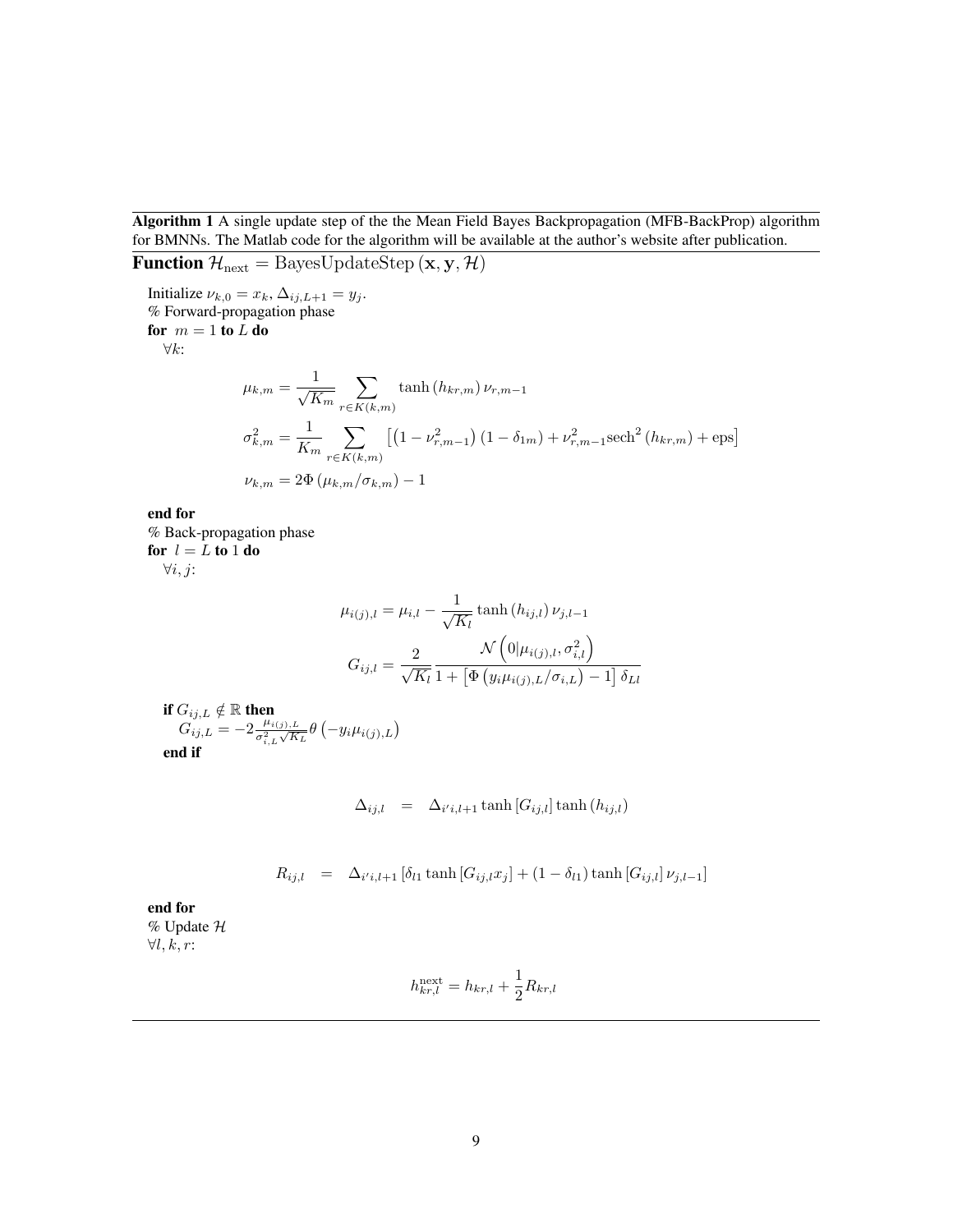not arise from a BMNN teacher, as assumed by the Bayesian approach.

To facilitate comparison, we tested the several algorithms on each task. The output of the network for each algorithms was: (1) MFB-BackProp - the output of a BMNN (Eq. [1\)](#page-2-0) with MAP weights (Eq. [24\)](#page-6-5) estimated by MFB-BackProp (Algorithm [1\)](#page-8-0). (2) PMFB-BackProp - the MAP output (Eq. [25\)](#page-6-0) of a BMNNs estimated by MFB-BackProp (Algorithm [1\)](#page-8-0). (3) BackProp - the output of an RMNN (Eq. [27\)](#page-6-6), trained by standard BackProp [\(LeCun et al., 2012\)](#page-11-15). We use a RMNN with an identical architecture to the BMNN we train with MFB-BackProp. The RMNN activation function is  $s(x) = 1.7159 \tanh (2x/3)$ , as recommended by [\(LeCun](#page-11-15) [et al., 2012\)](#page-11-15) and we select the learning rate  $\eta$  by a parameter scan. (4) Clipped-BackProp - the output of the RMNN trained by BackProp, after we clip the weights to be binary  $(i.e., W_{ij,l}^{CBP} = \text{sign}(W_{ij,l}^{BP})$ ).

Note that only MFB-BackProp and Clipped-BackProp yield a MNN with binary weights which can be used for hardware implementations. For all algorithms we used uniform initial conditions, with std=1, as recommended for BackProp [\(LeCun et al., 2012\)](#page-11-15) -  $\sqrt{K_l/3}h_{ij,l}^{(0)}\sim \text{U}$  [−1, 1] for MFB-BackProp, and similarly for  $W_{ij,l}^{(0)}$  in BackProp.

**Synthetic Task Implementation.** For all  $M \in \{3, 5, 7, 9, 21, 31, 51, 101\}$ , we generated synthetic data of  $N = 2 \cdot 10^5$  random binary samples  $\mathbf{x}^{(n)} \in \{-1, 1\}^M$  and labeled them with  $\mathbf{y}^{(n)} \in \{-1, 1\}$  using a "teacher" - a 2-layer BMNN of size  $M \times M \times 1$ . We assumed the student knows the architecture of the teacher's BMNN. However, the teacher's BMNN's weights are unknown, and were chosen randomly before each trial of training. The student's task is to predict the label for each  $x^{(n)}$ , using the outputs of the network for each algorithm. For each algorithm, the classification error is 0 if the output has the same sign as the label, and 1 otherwise. During training, the classification error is averaged over the last 5000 samples. After training has stopped, the test error is given by the mean error of the student on  $N = 10^4$  new random samples of  $\mathbf{x}^{(n)}$ . For each M, we repeat the training and testing for 10 trials. In Fig. [2A](#page-7-0) we present the trial with the best test error for each  $M$ . In the top of Fig. [2A](#page-7-0) we show the test error of all algorithms we tested. The bottom panels of Fig. [2A](#page-7-0) show the performance of both the MFB-BackProp and BackProp during training. The learning rate we used for Backprop (selected by a parameter scan for each M) were: for  $M = 3 \eta = 0.1$ , for  $M = 5, 7, 9 \eta = 3 \cdot 10^{-2}$ , for  $M = 21, 31, 51$  $\eta = 3 \cdot 10^{-3}$  and for  $M = 101 \eta = 10^{-3}$ .

Synthetic Task Results. For all algorithms the training error of the network output improves during training (Fig. [2A](#page-7-0), *bottom*). Note that for small networks with  $M \le 7$  the training error reaches zero. As for the test error, MFB-BackProp, PMFB-BackProp and BackProp all have a comparable performance, while Clipped-Backprop performs significantly worse. These results indicate that MFB-BackProp can work rather well, even when the assumption of a "large fan-in" is inaccurate (since M was rather small in some cases).

MNIST Task Implementation. We tested the algorithms on the standard MNIST handwritten digits database [\(LeCun & Bottou, 1998\)](#page-11-12). The training set contains 60,000 images ( $28 \times 28$  pixels) and the test set has other 10, 000 images. The training set was presented repeatedly, each time with a randomized order of samples. The task was to identify the label  $\in \{0, 1, \ldots 9\}$ , using a BMNN classier trained by MFB-BackProp (as is standard, we set  $y_k = 2\delta_{k, \text{label}+1} - 1$ . In all networks we added a constant 1 component to the input, to allow some (small) bias to the neurons in the hidden layer ( $V_0 = 785$ ). Also, we centralized (removed the means) and normalized the input (so  $std = 1$ ), as recommended for BackProp [\(LeCun et al., 2012\)](#page-11-15). Note that in this task, we know that only a specific set of 10 pattern is valid (out of possible  $2^{10}$ ). Therefore we need to decide how to classify an image when the network output is "illegal"  $(e.g., (-1, \ldots, -1))$ . As standard for classification with RMNNs [\(LeCun & Bottou, 1998\)](#page-11-12), the output neuron which has the highest input indicates the label of the input pattern. We use this classification rule for all algorithms. For BackProp we use  $\eta = 10^{-3}$ , chosen by a parameter scan.

**MNIST Task Results.** A fully connected 2-layer (785  $\times$  300  $\times$  10) RMNN mentioned in Lecun et al. [\(1998,](#page-11-12) Fig. 9), trained using a state-of-the-art [\(LeCun et al., 2012\)](#page-11-15) Levenberg-Marquardt algorithm, achieved a 4.7% test error. Our goal was to replicate this performance using a BMNN with converging architecture, and so we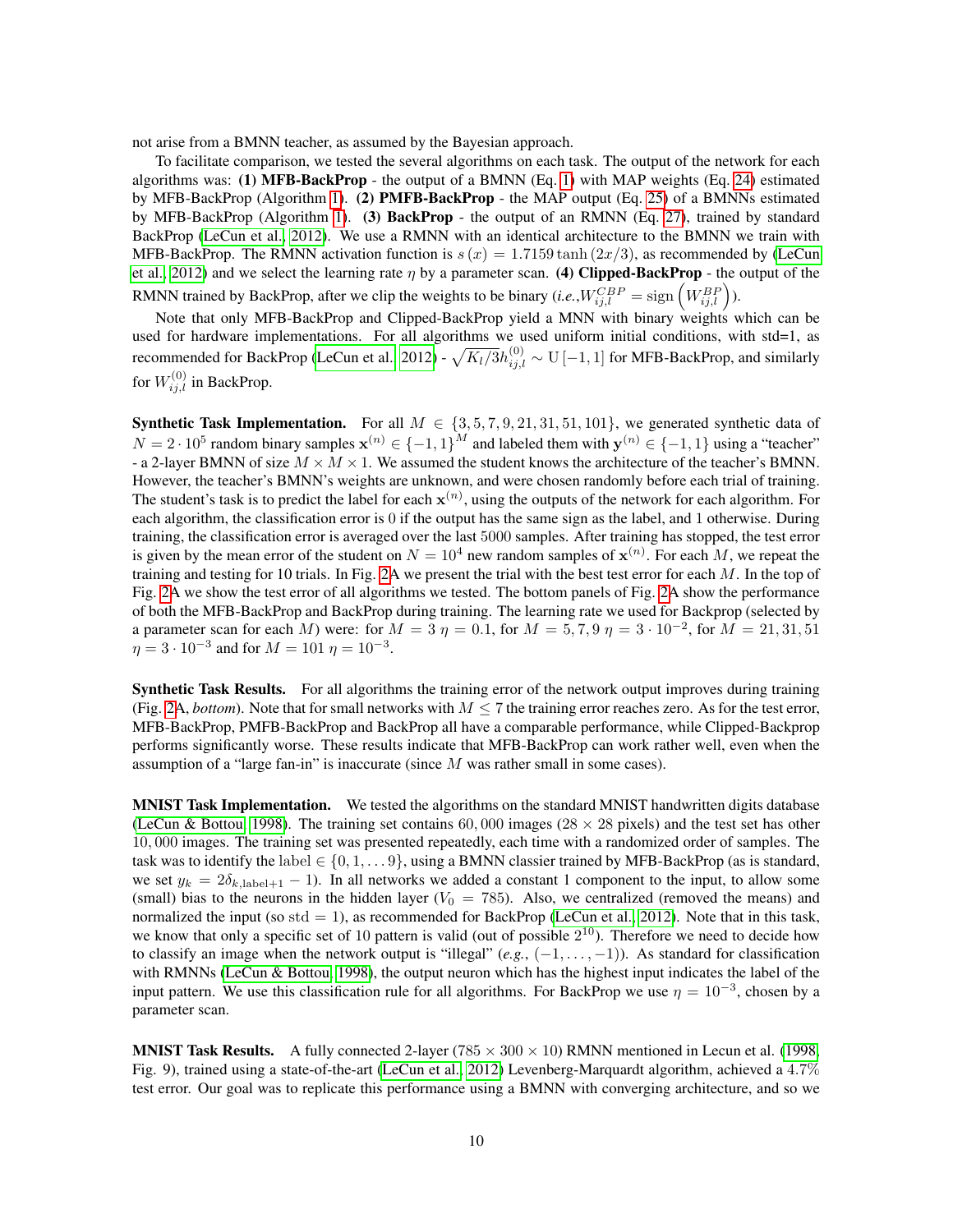used a wider BMNN with  $785 \times (301 \times 10) \times 10$  architecture. As can be seen in Fig. [2B](#page-7-0), this goal was achieved, since the final test errors were: MFB-BackProp - 4.68%, PMFB-BackProp - 4.26%. Not surprisingly, the computational capability of a BMNN is somewhat lower than a RMNN of a similar size, since the test error for the RMNN with same architecture were: BackProp - 2.14% and Clipped BackProp - 30.95%. An increase in network width (or even better, depth [\(Siu et al., 1995\)](#page-12-10)) is expected to further improve the performance of the BMNN, but this is left to future work. Note the performance of a SNN in the MNIST task is significantly worse when the weights are constrained to be binary. For example, for a fully connected SNN (785  $\times$  10), the test error is 29% for binary weights (using MFB-BackProp, not shown) and 12% [\(LeCun & Bottou, 1998\)](#page-11-12) for real-valued weights. This demonstrates why our results for the multilayer case are essential for obtaining good performance on realistic tasks.

## 6 Discussion

Motivated by the recent success of MNNs, and the possibility of implementing them in power-efficient hardware devices requiring limited parameter precision, we developed a Bayesian algorithm for BMNNs. Specifically, we derived the Mean Field-Bayes Backpropagation algorithm - a learning algorithm for BMNNs in which we assumed a converging architecture (*i.e.,* fan-out 1, except for the input layer).

This online algorithm is essentially an analytic approximation to the intractable Bayes calculation of the posterior distribution of the weights after the arrival of a new data point. Note that this is different from the common MNN training algorithms, such as BackProp, which implement a minimization of some error function. To simplify the intractable Bayes update rule we use two approximations. First, we approximate the posterior using a product of its marginals (a 'mean field' approximation). Second, we assume the neuronal layers have a "large" fan-in, so we can use the central limit theorem, as well as first order approximations. After we obtain the approximated updated posterior using the algorithm, it is trivial to find its maximum (due to the posterior's factorized form).

To the best of our knowledge, this is the first training algorithm for MNNs in general (*i.e.*, not only binary) which is completely Bayesian and scalable (*i.e.*, one which does not use MCMC sampling [\(MacKay, 1992;](#page-12-0) [Neal, 1995\)](#page-12-1)). Despite its different origin, our algorithm resembles the BackProp algorithm for RMNN - with a specific activation function, learning rate and error function. However, there are a few significant differences. For example, in our algorithm the input to each neuron is scaled adaptively, preserving the amplitude invariance of the BMNN.

As far as we are aware, this is the first scalable algorithm for BMNNs. Interestingly, in the special case of a single layer binary network, our algorithm is almost identical to the online algorithms derived in [\(Solla](#page-12-5) [& Winther, 1998;](#page-12-5) [Ribeiro & Opper, 2011\)](#page-12-6) (using similar Bayesian formalism and approximations), and the "greedy" version of the belief-propagation based algorithm derived in [\(Braunstein & Zecchina, 2006\)](#page-11-10). The main difference is the addition of the saturating function tanh  $(\cdot)$  in our algorithm. Had we used the sign  $(\cdot)$ function instead, we would have obtained the BPI algorithm [\(Baldassi et al., 2007\)](#page-11-11).

We test numerically a BMNN trained using our algorithm in a synthetic student-teacher task. The algorithm seems to work well even when the network fan-in is small, in contrast to our assumptions. Next, we test the algorithm on the standard MNIST handwritten digit classification task. We demonstrate that the algorithm can train a 2-layer BMNN (with  $\sim 10^6$  parameters), and achieve similar performance to 2-layer RMNNs from the literature. In this task, the performance of the 2-layer BMNN is comparable with BackProp tested on the same network (with real weights), and significantly better than the clipped version of BackProp (with binary weights).

The numerical results suggest that 2-layer BMNNs can work just as well as 2-layer RMNN, although they may require a larger width. The weights of the BMNNs we have trained can now be immediately implemented in a hardware chip, such as [\(Karakiewicz et al., 2012\)](#page-11-7), significantly improving their speed and energy efficiency in comparison to software-based RMNNs. It remains to be seen whether deep BMNNs can compete with RMNNs with (usually, fine tuned) deep architectures, which achieve state-of-the-art performance. To do this, it would be desirable to lift the converging architecture restriction. We hypothesize this constraint can be removed, using the analogy of our algorithm with BackProp. We leave this for future work, as well as quite a few other seemingly straightforward extensions. For example, adapting our formalism to MNNs with discrete weights *-*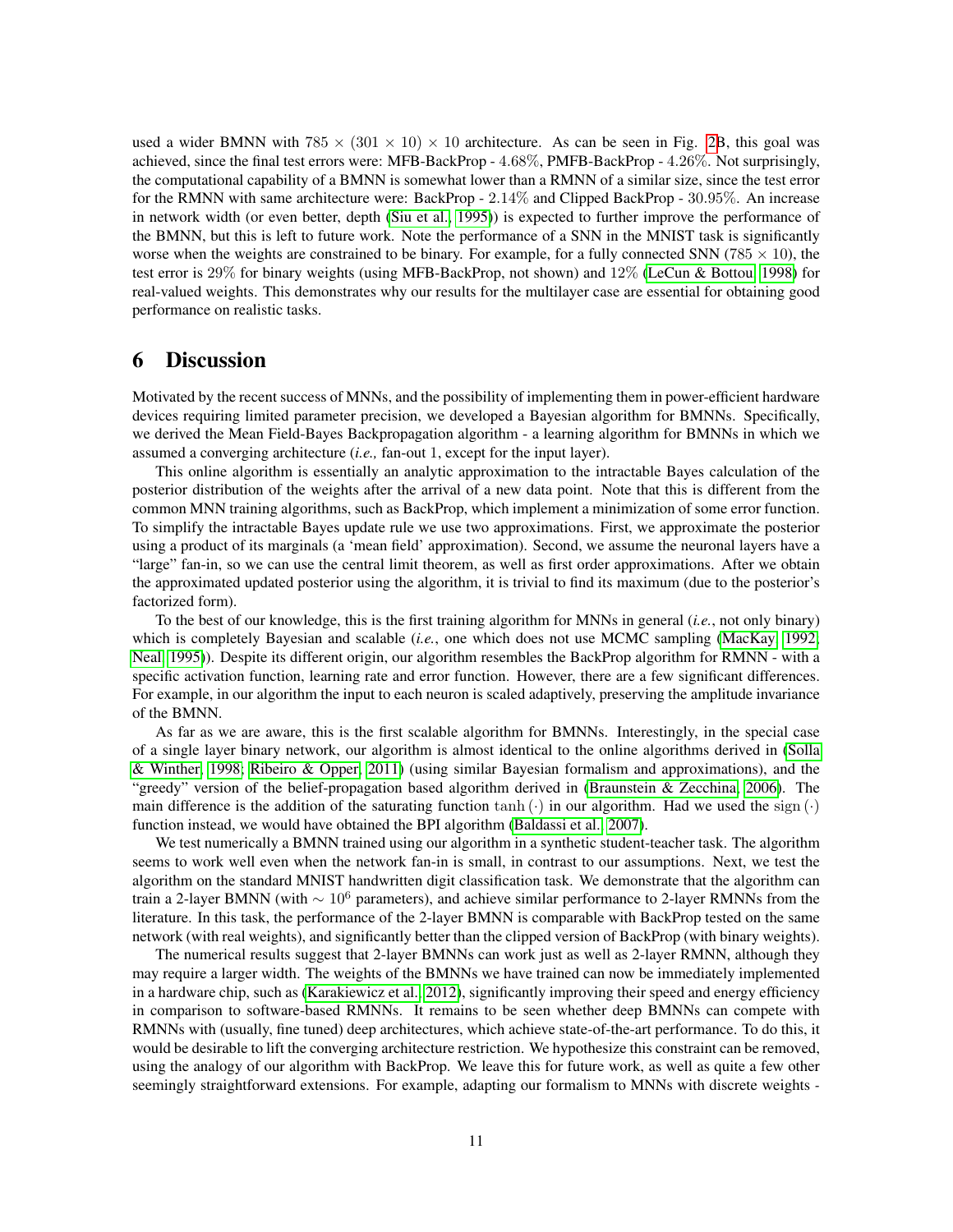*i.e.*, with more than 2 values. In the continuum limit, such a generalization of the algorithm may be used for Bayesian training of RMNNs.

Acknowledgments The authors are grateful to C. Baldassi, A. Braunstein, and R. Zecchina for helpful discussions and to T. Knafo for reviewing parts of this manuscript. The research was partially funded by the Technion V.P.R. fund and by the Intel Collaborative Research Institute for Computational Intelligence (ICRI-CI).

# References

- <span id="page-11-11"></span>Baldassi, C, Braunstein, A, Brunel, N, and Zecchina, R. Efficient supervised learning in networks with binary synapses. *PNAS*, 104(26):11079–84, 2007.
- <span id="page-11-13"></span>Battiti, R and Tecchiolli, G. Training neural nets with the reactive tabu search. *IEEE transactions on neural networks*, 6(5):1185–200, 1995.
- <span id="page-11-14"></span>Bishop, C M. *Pattern recognition and machine learning*. Springer, Singapore, 2006.
- <span id="page-11-10"></span>Braunstein, A and Zecchina, R. Learning by message passing in networks of discrete synapses. *Physical review letters*, 96(3), 2006.
- <span id="page-11-4"></span>Ciresan, D, Giusti, A, and Schmidhuber, J. Deep neural networks segment neuronal membranes in electron microscopy images. *NIPS*, 2012a.
- <span id="page-11-5"></span>Ciresan, D, Meier, U, Masci, J, and Schmidhuber, J. ca. *Neural Networks*, 32:333–8, 2012b.
- <span id="page-11-2"></span>Dahl, G E, Yu, D, Deng, L, and Acero, A. Context-dependent pre-trained deep neural networks for largevocabulary speech recognition. *Audio, Speech, and Language Processing, IEEE Transactions on*, 20(1): 30–42, 2012.
- <span id="page-11-3"></span>Dean, J, Corrado, G S, Monga, R, Chen, K, Devin, M, Le, Q V, Mao, M Z, Ranzato, M, Senior, A, Tucker, P, Yang, K, and Ng, A. Large scale distributed deep networks. *NIPS*, 2012.
- <span id="page-11-9"></span>Fang, S C and Venkatesh, S S. Learning binary Perceptrons perfectly efficiently. *Journal of Computer and System Sciences*, 52:374–389, 1996.
- <span id="page-11-0"></span>Hinton, G, Deng, L, Yu, D, Dahl, G E, Mohamed, A-R, Jaitly, N, Senior, A, Vanhoucke, V, Nguyen, P, Sainath, T N, and Kingsbury, B. Deep neural networks for acoustic modeling in speech recognition: The shared views of four research groups. *Signal Processing Magazine, IEEE*, 29(6):82–97, 2012.
- <span id="page-11-8"></span>Ji, C and Psaltis, D. Capacity of two-layer feedforward neural networks with binary weights. *Information Theory, IEEE Transactions on*, 44(1):256–268, 1998.
- <span id="page-11-7"></span>Karakiewicz, R, Genov, R, and Cauwenberghs, G. 1.1 TMACS/mW Fine-Grained Stochastic Resonant Charge-Recycling Array Processor. *IEEE Sensors Journal*, 12(4):785–792, 2012.
- <span id="page-11-1"></span>Krizhevsky, Alex, Sutskever, I, and Hinton, G. Imagenet classification with deep convolutional neural networks. In *NIPS*, 2012.
- <span id="page-11-6"></span>Le, Q V, Coates, A, Prochnow, B, and Ng, A Y. On optimization methods for deep learning. In *ICML '11*, pp. 265–272, 2011.
- <span id="page-11-12"></span>LeCun, Y and Bottou, L. Gradient-based learning applied to document recognition. *Proceedings of the IEEE*, 86(11):2278–2324, 1998.
- <span id="page-11-15"></span>LeCun, Y, Bottou, L, Orr, G B, and Müller, K R. Efficient backprop. In *Neural networks: Tricks of the Trade*. 2012.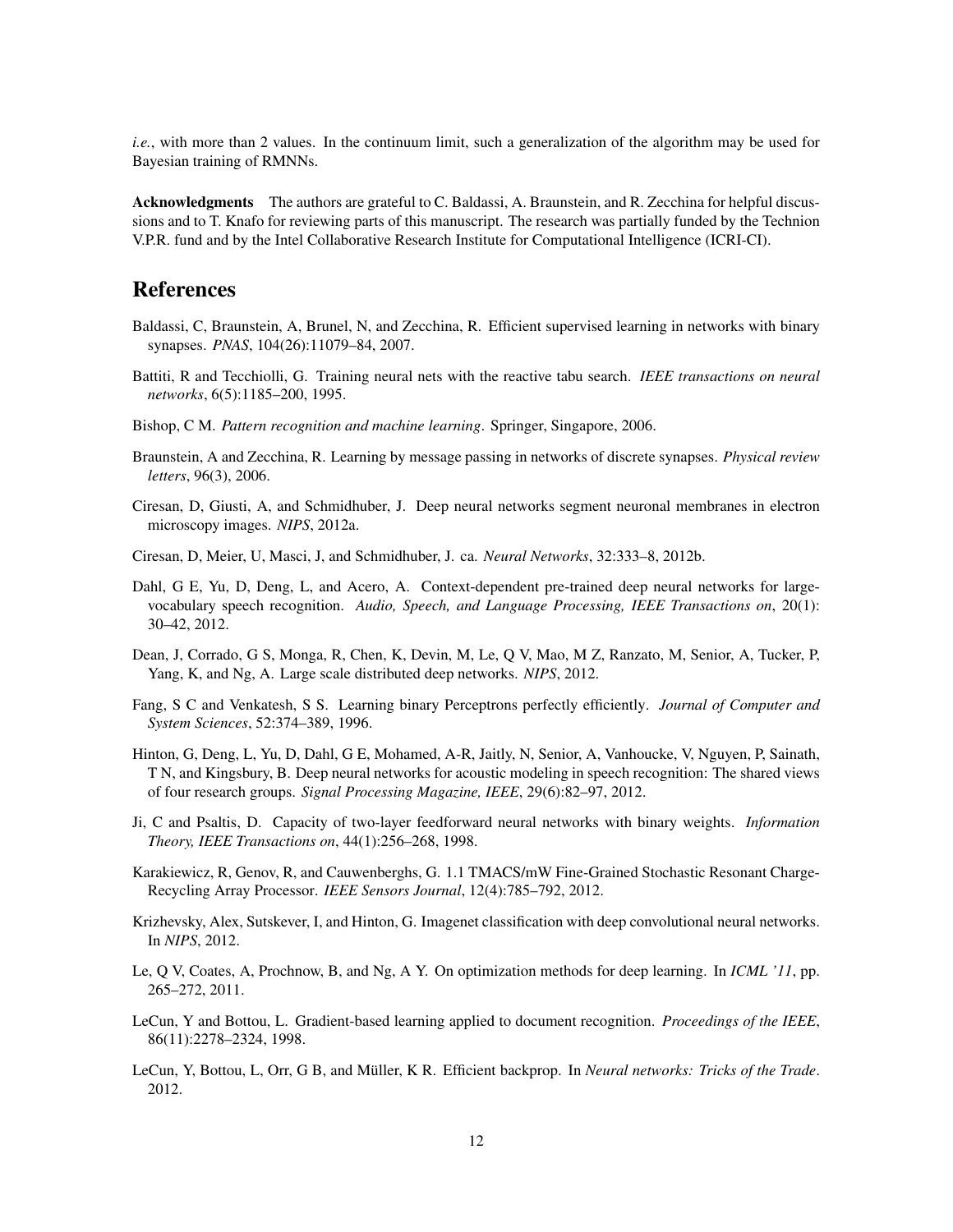- <span id="page-12-0"></span>MacKay, D J C. A practical Bayesian framework for backpropagation networks. *Neural computation*, 472(1): 448–472, 1992.
- <span id="page-12-9"></span>Mayoraz, E and Aviolat, F. Constructive training methods for feedforward neural networks with binary weights. *International journal of neural systems*, 7(2):149–66, 1996.
- <span id="page-12-11"></span>Minka, TP. Expectation Propagation for Approximate Bayesian Inference. *NIPS*, pp. 362–369, 2001.
- <span id="page-12-7"></span>Moerland, P and Fiesler, E. Neural Network Adaptations to Hardware Implementations. In *Handbook of neural computation*. Oxford University Press, New York, 1997.
- <span id="page-12-1"></span>Neal, R M. *Bayesian learning for neural networks*. PhD thesis, 1995.
- <span id="page-12-2"></span>Opper, M and Winther, O. Mean field approach to Bayes learning in feed-forward neural networks. *Physical review letters*, 76(11):1964–1967, 1996.
- <span id="page-12-4"></span>Opper, M and Winther, O. A Bayesian approach to on-line learning. In *On-line Learning in Neural Networks*. 1998.
- <span id="page-12-6"></span>Ribeiro, F and Opper, M. Expectation propagation with factorizing distributions: a Gaussian approximation and performance results for simple models. *Neural computation*, 23(4):1047–69, 2011.
- <span id="page-12-8"></span>Saad, D and Marom, E. Training Feed Forward Nets with Binary Weights Via a Modified CHIR Algorithm. *Complex Systems*, 4:573–586, 1990.
- <span id="page-12-10"></span>Siu, K Y, Roychowdhury, V, and Kailath, T. *Discrete Neural Computation: A Theoretical Foundation*. Prentice Hall, Uppder Saddle Rive, NJ, 1995.
- <span id="page-12-5"></span>Solla, S A and Winther, O. Optimal perceptron learning: an online Bayesian approach. In *On-Line Learning in Neural Networks*. Cambridge University Press, Cambridge, 1998.
- <span id="page-12-3"></span>Winther, O, Lautrup, B, and Zhang, J B. Optimal learning in multilayer neural networks. *Physical Review E*, 55(1):836–844, 1997.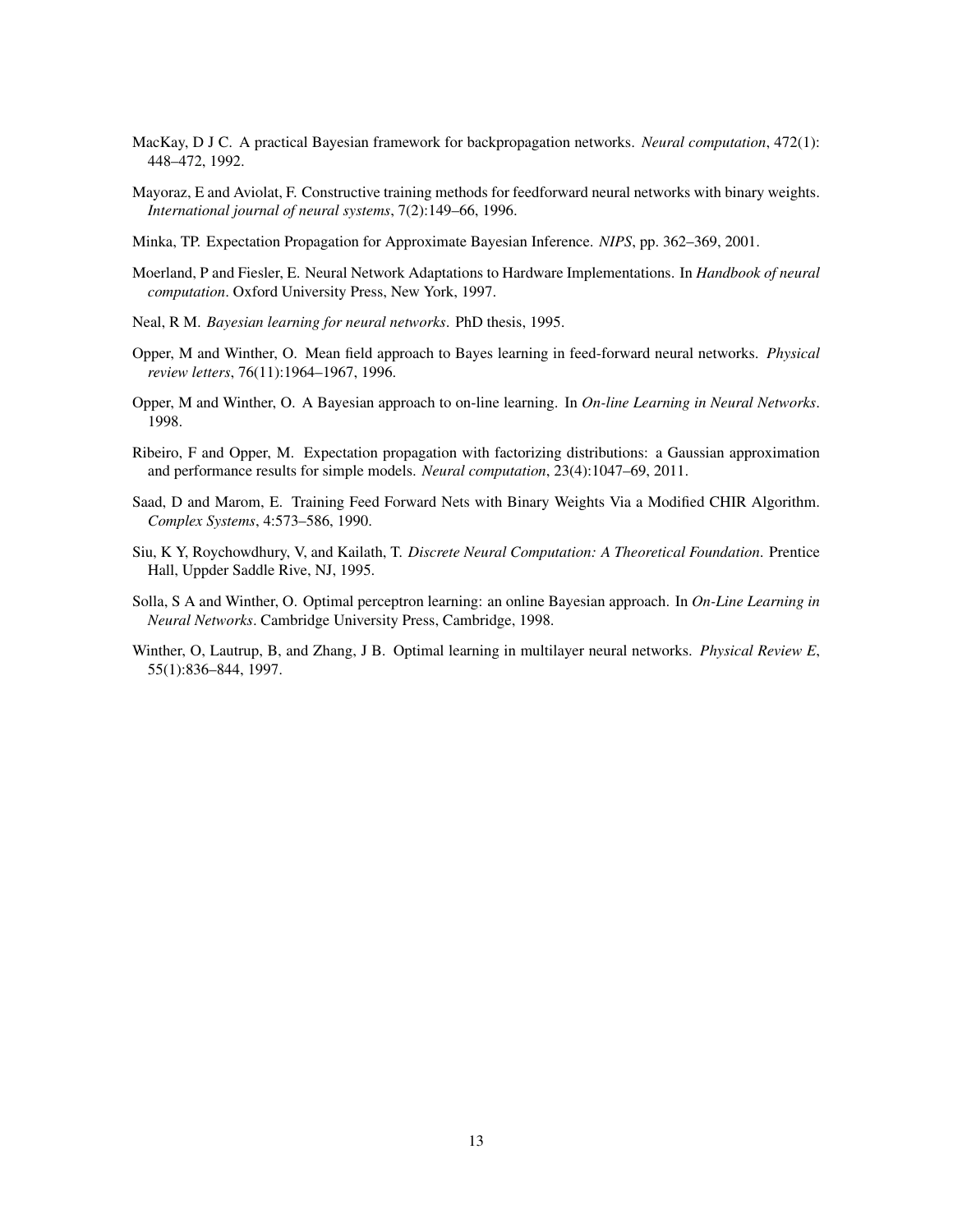# Supplementary material - derivations

# <span id="page-13-0"></span>A The mean-field approximation

In this section we derive of Eqs. [7](#page-3-1) and [8.](#page-3-2) Recall Eq. [5,](#page-3-0)

$$
\hat{P}(W|D_n) = \prod_{i,j,l} \hat{P}(W_{ij,l}|D_n) ,
$$

where  $\hat{P}(W|D_n)$  is an approximation of  $P(W|D_n)$ . In this section we answer the following question - suppose we know  $\hat{P}(W|D_{n-1})$ . How do we find  $\hat{P}(W|D_n)$ ? It is a standard approximation to answer this question using a variational approach (see [Bishop](#page-11-14) [\(2006\)](#page-11-14), and note that [Solla & Winther](#page-12-5) [\(1998\)](#page-12-5); [Ribeiro & Opper](#page-12-6) [\(2011\)](#page-12-6) also used the same approach for a SNN with binary weights), through the following two steps:

1. We use the Bayes update (Eq. [3\)](#page-2-1) with  $\hat{P}(\mathcal{W}|D_{n-1})$  as our prior

$$
\tilde{P}(W|D_n) \propto P\left(\mathbf{y}^{(n)}|\mathbf{x}^{(n)},W\right)\hat{P}(W|D_{n-1})
$$
\n
$$
= P\left(\mathbf{y}^{(n)}|\mathbf{x}^{(n)},W\right)\prod_{i,j,l}\hat{P}(W_{ij,l}|D_{n-1}), \qquad (32)
$$

where  $\tilde{P}(W|D_n)$  is some "temporary" posterior distribution.

2. We project  $\hat{P}(\mathcal{W}|D_n)$  onto  $\tilde{P}(\mathcal{W}|D_n)$  by minimizing the reverse Kullback-Leibler divergence (e.g., as in the expectation propagation algorithm [Minka](#page-12-11) [\(2001\)](#page-12-11); [Bishop](#page-11-14) [\(2006\)](#page-11-14))

$$
D_{KL}\left(\tilde{P}\left(\mathcal{W}|D_n\right)||\hat{P}\left(\mathcal{W}|D_n\right)\right) = \sum_{\mathcal{W}} \tilde{P}\left(\mathcal{W}|D_n\right) \log \left(\frac{\tilde{P}\left(\mathcal{W}|D_n\right)}{\hat{P}\left(\mathcal{W}|D_n\right)}\right)
$$

with the normalization constraint  $\sum_{W_{ij,l}} \hat{P}(W_{ij,l}|D_n) = 1 \,\forall i,j,l.$ 

The second step can be easily performed using Lagrange multipliers

$$
L(\hat{P}(W|D_n)) = \sum_{\mathcal{W}'} \tilde{P}(W'|D_n) \log \left(\frac{\tilde{P}(W'|D_n)}{\prod_{k,r,m} \hat{P}(W'_{kr,m}|D_n)}\right) + \sum_{k,r,m} \lambda_{kr,m} \left(1 - \sum_{W'_{kr,m}} \hat{P}(W'_{kr,m}|D_n)\right).
$$

The minimum is found by differentiating and equating to zero

$$
0 = \frac{\partial L(\hat{P}(W|D_n))}{\partial \hat{P}(W_{ij,l}|D_n)} = -\frac{\sum_{\mathcal{W}': W'_{ij,l} = W_{ij,l}} \tilde{P}(W'|D_n)}{\hat{P}(W_{ij,l}|D_n)} - \lambda_{kr,m}.
$$

Using this equation together with the normalization constraint  $\sum_{W_{kr,m}} \hat{P}(W_{kr,m}|D_n) = 1 \forall k, r, m$  we obtain the result of the minimization through marginalization

$$
\hat{P}(W_{ij,l}|D_n) = \sum_{\mathcal{W}': W'_{ij,l} = W_{ij,l}} \tilde{P}(\mathcal{W}'|D_n) ,
$$
\n(33)

which is a known result [\(Bishop, 2006,](#page-11-14) p. 468). Finally, we can combine step 1 (Bayes update) with step 2 (projection) to a single step

$$
\hat{P}(W_{ij,l}|D_n) = \sum_{\mathcal{W}': W'_{ij,l} = W_{ij,l}} P(\mathbf{y}^{(n)}|\mathbf{x}^{(n)}, \mathcal{W}') \prod_{k,r,m} \hat{P}(W'_{kr,m}|D_{n-1}) .
$$

This step is exactly Eqs. [7](#page-3-1) and [8](#page-3-2) combined.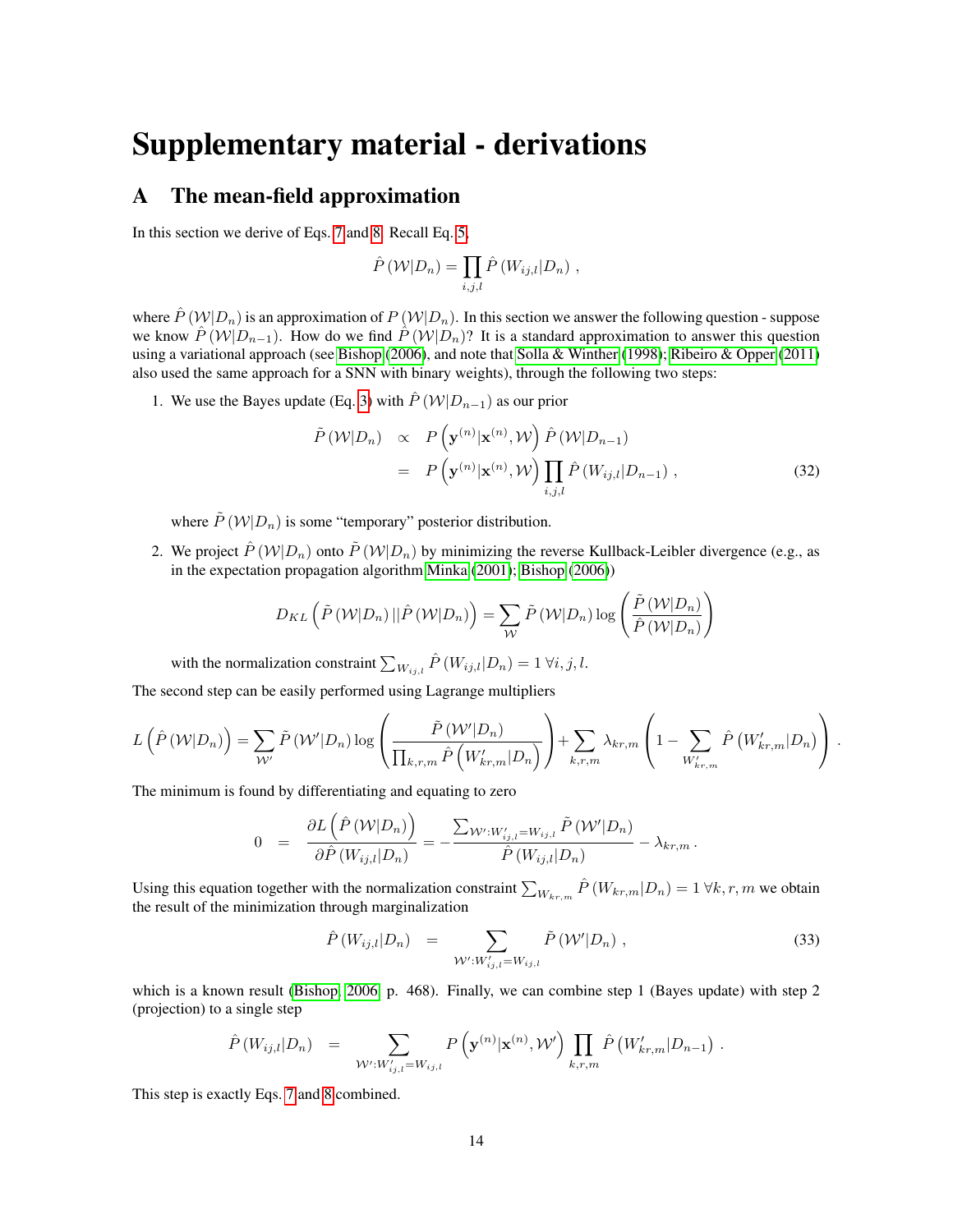# <span id="page-14-0"></span>B Forward propagation of probabilities

In this section we simplify the summations in Eqs. [\(11-](#page-3-5)[15\)](#page-4-0), by assuming that the fan-in of all of the connections is "large", *i.e.*,  $\forall m : K_m \to \infty$ . Recall (from Eq. [9\)](#page-3-4) that  $W_{ij,l}$  is a specific weight which is fixed (so i, j and l are "special" indexes), while all the other weights  $W_{kr,m}$  (for which  $k \neq i$  or  $r \neq j$  or  $m \neq l$ ) are independent binary random variables with  $P(W_{kr,m} = 1) = 1 - P(W_{kr,m} = -1)$ ,  $\forall k, r, m$ .

## B.1 Some more preliminaries

In addition to the notations defined in the the paper, we introduce the following notation:

- 1. We use here a  $x^{\pm}$  as a shorthand for  $x = \pm 1$  (so for example, we write  $P(y = 1|x = -1)$  as  $P(y^{\pm} | x^{-})$ .
- 2. Var  $[x] = \langle X^2 \rangle \langle X \rangle^2$

Also, recall that for a binary variable  $X$ , we have

<span id="page-14-1"></span>
$$
P(X = 1) = P(X^{+}) = 1 - P(X^{-})
$$
  
\n
$$
\langle X \rangle = P(X^{+}) - P(X^{-}) = 2P(X^{+}) - 1.
$$
  
\n
$$
\langle X^{2} \rangle = 1
$$
\n(34)

$$
Var[X] = 1 - \langle X \rangle^2 \tag{35}
$$

### B.2 First layer

In this subsection we calculate  $P(\mathbf{v}_1)$ , defined in Eq. [12,](#page-4-0) assuming  $l \neq 1$ . In this layer the input is a fixed real vector  $\mathbf{v}_0 = \mathbf{x} \in \mathbb{R}^{V_0}$  (this is different from the next layers, where the input will be a binary random vector).

Using Eqs. [12](#page-4-0) and [11,](#page-3-5) the fact that the weights are binary and the central limit theorem we obtain

<span id="page-14-2"></span>
$$
P(\mathbf{v}_1) = P(\mathbf{v}_1 | \mathbf{v}_0 = \mathbf{x}) \tag{36}
$$

$$
= \sum_{\mathbf{W}_{1}'} \prod_{k} \left[ \theta \left( v_{k,1} \frac{1}{\sqrt{K_{1}}} \sum_{r \in K(k,1)} x_{r} W_{kr,1}' \right) \prod_{r \in K(k,1)} P \left( W_{kr,1}' \right) \right]
$$
(37)

$$
\approx \prod_{k} \left[ \int_{-\infty}^{\infty} \theta \left( v_{k,1} u_{k,1} \right) \mathcal{N} \left( u_{k,1} | \mu_{k,1}, \sigma_{k,1}^2 \right) du_{k,1} \right], \tag{38}
$$

$$
= \prod_{k} \Phi\left(\frac{v_{k,1}\mu_{k,1}}{\sigma_{k,1}}\right), \tag{39}
$$

where in the approximated equality we changed the summation on  $W_1'$  to a Gaussian integration on

$$
u_{k,1} = \frac{1}{\sqrt{K_1}} \sum_{r \in K(k,1)} x_r W'_{kr,1} \sim \mathcal{N}\left(\mu_{k,1}, \sigma_{k,1}^2\right),
$$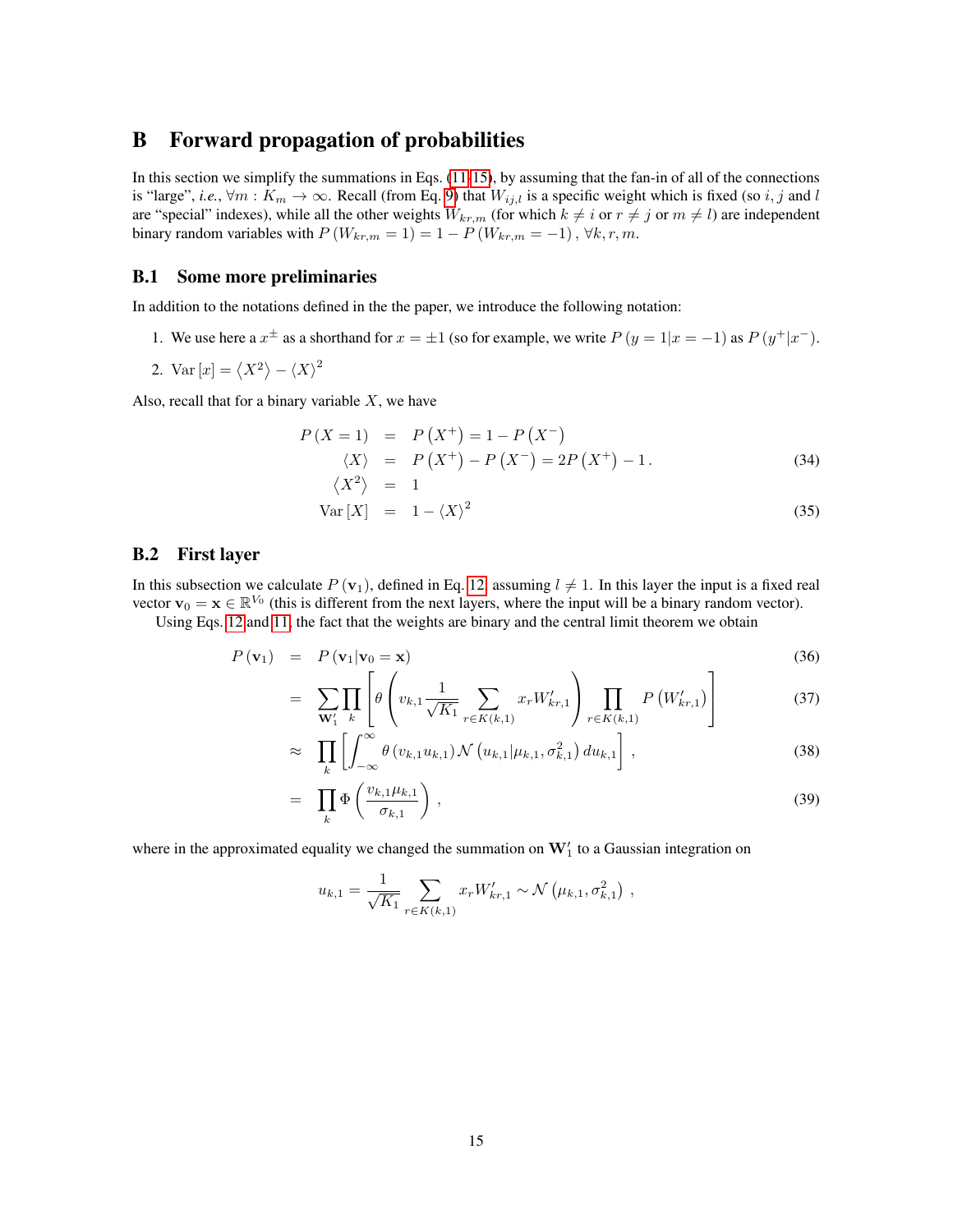for which

<span id="page-15-2"></span>
$$
\mu_{k,1} = \langle u_{k,m} \rangle
$$
  
=  $\left\langle \frac{1}{\sqrt{K_1}} \sum_{r \in K(k,1)} x_r W'_{kr,1} \right\rangle$  (40)

$$
= \frac{1}{\sqrt{K_1}} \sum_{r \in K(k,1)} \langle W_{kr,1} \rangle x_k, \qquad (41)
$$

$$
\sigma_{k,1}^2 = \text{Var}\left[u_{k,m}\right]
$$
\n
$$
\begin{bmatrix} 1 & \mathbf{V} & 1 \end{bmatrix}
$$
\n(42)

$$
= \operatorname{Var}\left[\frac{1}{\sqrt{K_1}}\sum_{r \in K(k,1)} x_r W'_{kr,1}\right]
$$
(42)

$$
= \frac{1}{K_1} \sum_{r \in K(k,1)} x_r^2 \text{Var}\left[W'_{kr,1}\right] \tag{43}
$$

$$
= \frac{1}{K_1} \sum_{r \in K(k,1)} x_r^2 \left( 1 - \langle W_{kr,1} \rangle^2 \right), \tag{44}
$$

where we used Eq. [35](#page-14-1) (recall also that  $W^{\pm}$  means  $W = \pm 1$ ). Note that from Eq. [39](#page-14-2) we obtained that the outputs of the first layer are independent

<span id="page-15-0"></span>
$$
P(\mathbf{v}_{1}) = \prod_{k} P(v_{k,1}) = \prod_{k} \Phi(v_{k,1} \mu_{k,1} / \sigma_{k,1}). \qquad (45)
$$

Also note, that if  $|\mu_{k,1}| \gg \sigma_{k,1}$ , our CLT-based approximation in Eq. [38](#page-14-2) breaks down. Despite this, in this limit,  $P(v_{k,1}) \approx \theta(v_{k,1}\mu_{k,1})$  with or without the approximation. However, is is important to note that the asymptotic form at which we approach this limit is different without the CLT-based approximation.

## **B.3** Layers  $m = 2, 3, ..., l$

In this subsection we calculate  $P(\mathbf{v}_m)$   $\forall m \in \{2, ..., l-1\}$ , as defined in Eq. [13.](#page-4-0) In this layer the input is a random binary vector  $\mathbf{v}_{m-1} \in \{-1,1\}^{V_{m-1}}$ . From Eq. [45](#page-15-0) we know that the inputs are independent for  $m = 2$  (*i.e.*,  $P(\mathbf{v}_1) = \prod_k P(v_{k,1})$ ). We assume this is true  $\forall m$ , and this proved by induction (*i.e.*, assuming  $P(\mathbf{v}_m) = \prod_k P(v_{k,m})$  will yield  $P(\mathbf{v}_{m+1}) = \prod_k P(v_{k,m+1})$ ).

Using Eqs. [11](#page-3-5) and [13,](#page-4-0) we can perform very similar calculation for as we did for the first layer

<span id="page-15-1"></span>
$$
P(\mathbf{v}_m) = \sum_{\mathbf{v}_{m-1}} \sum_{\mathbf{W}'_m} \prod_k \left[ \theta \left( v_{k,m} \frac{1}{\sqrt{K_m}} \sum_{r \in K(k,m)} v_{m-1} W'_{kr,m} \right) \prod_{r \in K(k,m)} P \left( W'_{kr,m} \right) P \left( v_{r,m-1} \right) \right]
$$
  
\n
$$
\approx \prod_k \left[ \int_{-\infty}^{\infty} \theta \left( v_{k,m} u_{k,m} \right) \mathcal{N} \left( u_{k,m} | \mu_{k,m}, \sigma_{k,m}^2 \right) du_{k,m} \right],
$$
  
\n
$$
= \prod_k \Phi \left( \frac{v_{k,m} \mu_{k,m}}{\sigma_{k,m}} \right),
$$
\n(46)

where we similarly approximated

$$
u_{k,m} = \frac{1}{\sqrt{K_m}} \sum_{r \in K(k,m)} v_{r,m-1} W'_{kr,m} \sim \mathcal{N}(\mu_{k,m}, \sigma_{k,m}^2) ,
$$

for which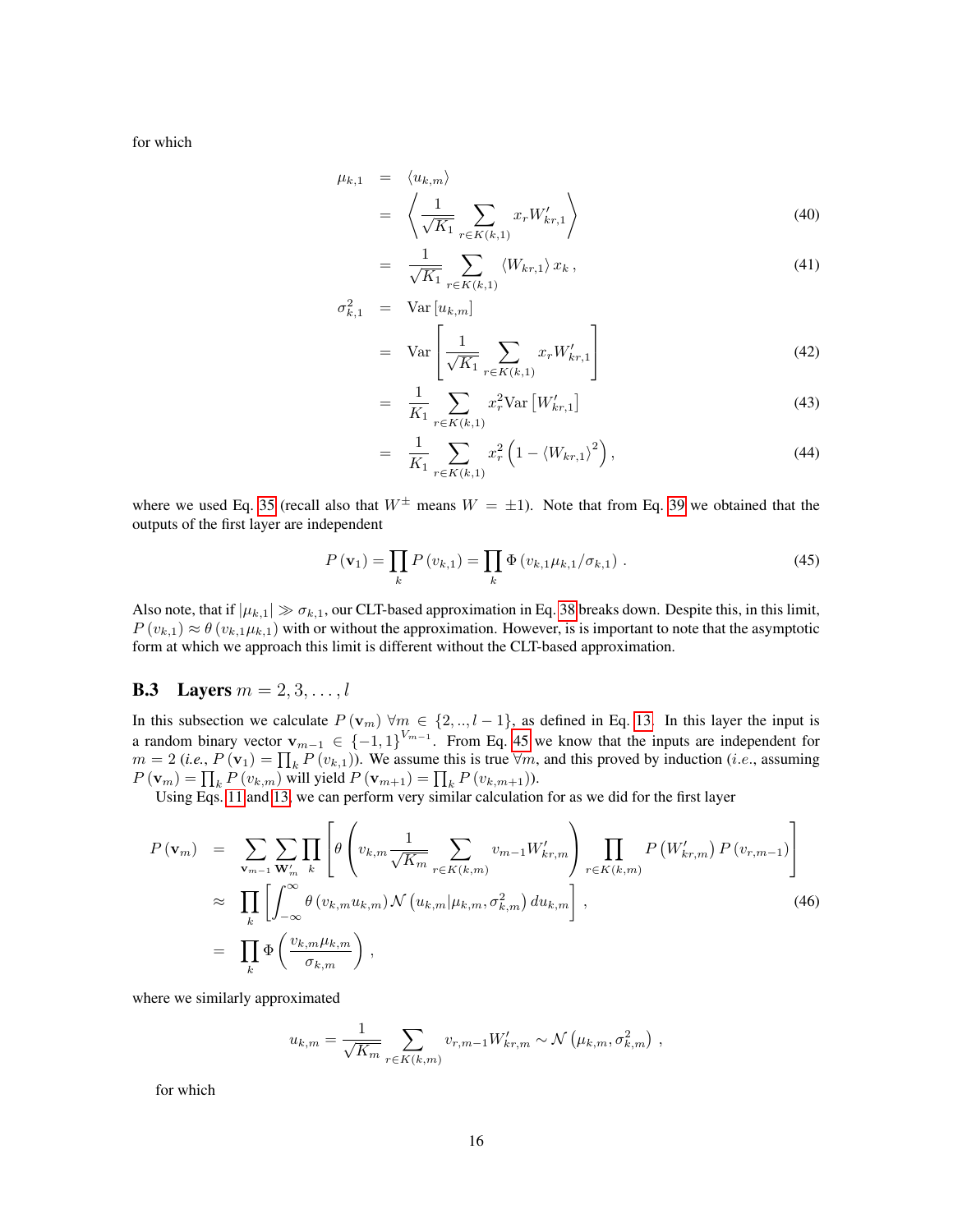<span id="page-16-0"></span>
$$
\mu_{k,m} = \left\langle \frac{1}{\sqrt{K_m}} \sum_{r \in K(k,m)} v_{r,m-1} W'_{kr,m} \right\rangle
$$
  
\n
$$
= \frac{1}{\sqrt{K_m}} \sum_{r \in K(k,m)} \left\langle W_{kr,m} \right\rangle \left\langle v_{r,m-1} \right\rangle, \qquad (47)
$$
  
\n
$$
\sigma_{k,m}^2 = \text{Var} \left[ \frac{1}{\sqrt{K_m}} \sum_{r \in K(k,m)} v_{r,m-1} W'_{kr,m} \right]
$$
  
\n
$$
= \frac{1}{K_m} \sum_{r \in K(k,m)} \text{Var} \left[ v_{r,m-1} W'_{kr,m} \right]
$$
  
\n
$$
= \frac{1}{K_m} \sum_{r \in K(k,m)} \left( 1 - \left\langle v_{r,m-1} \right\rangle^2 \left\langle W_{kr,m} \right\rangle^2 \right), \qquad (48)
$$

with

<span id="page-16-3"></span>
$$
\langle v_{r,m-1} \rangle = 2P \left( v_{k,m-1}^+ \right) - 1 = 2\Phi \left( \mu_{k,m} / \sigma_{k,m} \right) - 1. \tag{49}
$$

Again, if  $|\mu_{k,m}| \gg \sigma_{k,m}$ , our CLT-based approximation in Eq. [46](#page-15-1) breaks down, but  $P(v_{k,m}) \approx \theta(v_{k,m}\mu_{k,m})$ holds even then. Again, the asymptotic form at which we approach this limit is different without the CLT-based approximation. Also, we got that the outputs are independent  $P(\mathbf{v}_m) = \prod_k P(v_{k,m})$ , so we can similarly calculate  $P(\mathbf{v}_{m+1})$  for  $\forall m > 1$ .

### B.4 Layer l

In this subsection we calculate  $P(\mathbf{v}_l|W_{ij,l})$ , as defined in Eq. [14.](#page-4-0) We will have to consider two different cases here - when  $l = 1$  and when  $l \neq 1$ , since we have different type of inputs to the layer in each case. Note that since  $W_{ij,l}$  is a "special" fixed weight (see Eq. [9\)](#page-3-4), we will have to redefine  $u_l$  (originally defined in Eq. [16\)](#page-4-1) as if  $W_{ij,l}$  "disconnected".

### **B.4.1** Case when  $l \neq 1$

First, we re-define  $\mathbf{u}_l$  in this layer, so that

$$
u_{k,l} = \begin{cases} \frac{1}{\sqrt{K_l}} \sum_{r \in K(k,l)} v_{r,l-1} W'_{kr,l} \sim \mathcal{N}\left(\mu_{k,l}, \sigma_{k,l}^2\right) & \text{, if } k \neq i\\ \frac{1}{\sqrt{K_l}} \sum_{r \in K(k,l) \setminus j} v_{r,l-1} W'_{kr,l} \sim \mathcal{N}\left(\mu_{i(j),l}, \sigma_{i(j),l}^2\right) & \text{, if } k = i \end{cases}.
$$

Now,  $\mu_{k,l}$  and  $\sigma_{k,l}$  are defined as in Eqs. [47-48,](#page-16-0) while

<span id="page-16-2"></span>
$$
\mu_{i(j),l} = \langle u_{i,l} \rangle \n= \frac{1}{\sqrt{K_l}} \sum_{r \in K(i,l) \setminus j} \langle W_{ir,l} \rangle \langle v_{r,l-1} \rangle ,
$$
\n(50)

$$
\sigma_{i(j),l}^2 = \text{Var}\left[u_{i,l}\right] \n= \frac{1}{K_l} \sum_{r \in K(i,l) \setminus j} \left(1 - \langle v_{r,l-1} \rangle^2 \langle W_{ir,l} \rangle^2\right),
$$
\n(51)

Next, using similar methods (as we did before) on Eq. [14](#page-4-0) (with  $P(\mathbf{v}_l|\mathbf{v}_{l-1}, W_{ij,l})$  defined immediately after Eq. [11\)](#page-3-5), we have  $3$ 

<span id="page-16-1"></span><sup>&</sup>lt;sup>3</sup>In the next equation we say that  $P(W_{i,j,l})/P(W_{i,j,l})$  = 1 even if  $P(W_{i,j,l})$  = 0, so that  $\left(P\left(W_{ij,l}\right)\right)^{-1} \prod_{r \in K(i,l)} P\left(W'_{ir,l}\right) = \prod_{r \in K(i,l) \setminus j} P\left(W'_{ir,l}\right)$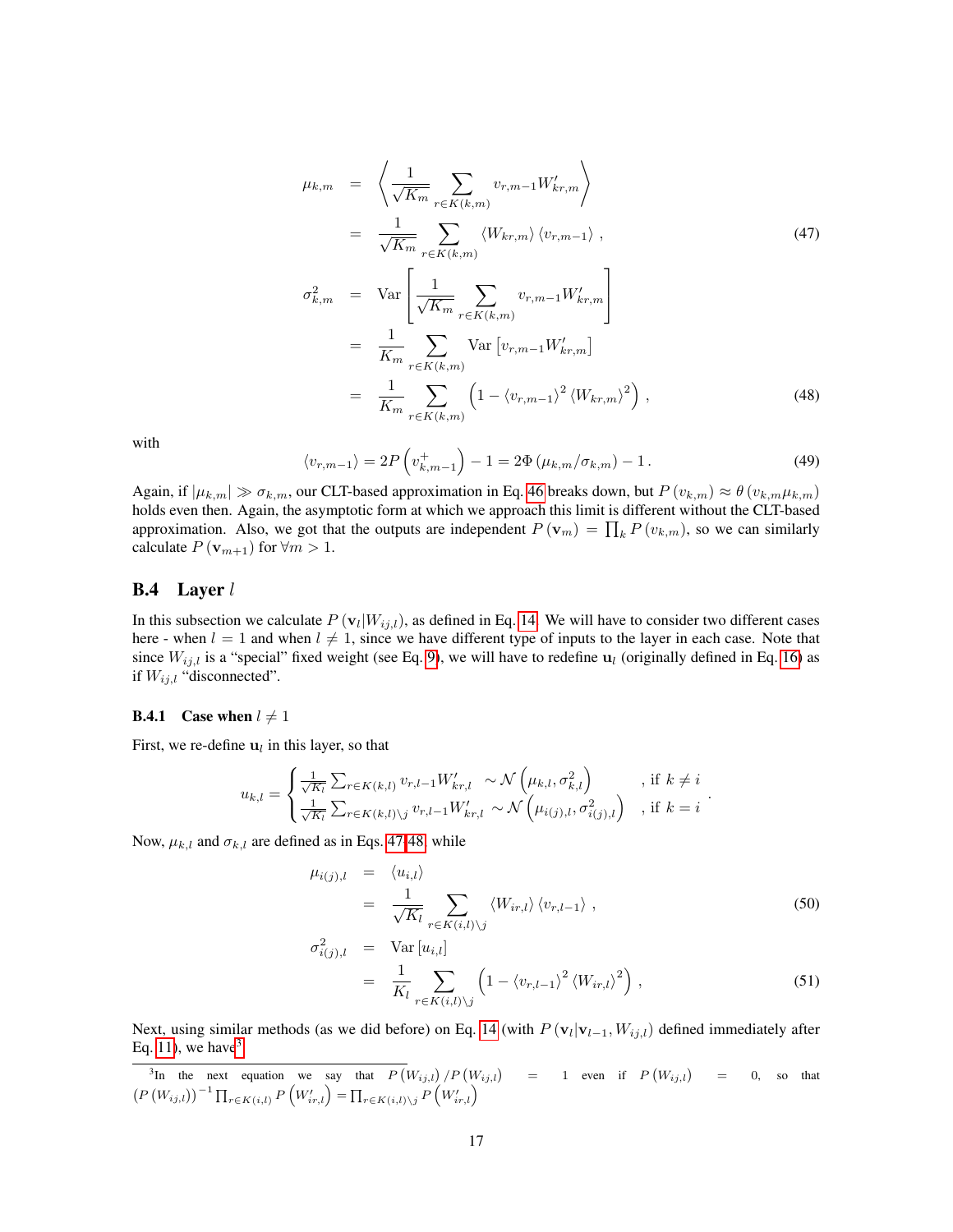$$
P(\mathbf{v}_{l}|W_{ij,l}) = \sum_{\mathbf{v}_{l-1}} \sum_{\mathbf{w}_{l}^{\prime}: W_{ij,l}^{\prime} = W_{ij,l}} \left[ (P(W_{ij,l}))^{-1} \prod_{k} \theta \left( v_{k,l} \frac{1}{\sqrt{K_{l}}} \sum_{r \in K(k,l)} v_{r,l-1} W_{kr,l}^{\prime} \right) \prod_{r \in K(k,l)} P(W_{kr,l}^{\prime}) P(v_{r,l-1}) \right] P(v_{j,l-1})
$$
  
\n
$$
\approx \left[ \prod_{k \neq i} \Phi \left( \frac{v_{k,l} \mu_{k,l}}{\sigma_{k,l}} \right) \right] \sum_{v_{j,l-1}} \Phi \left( \frac{v_{i,l}}{\sigma_{i(j),l}} \left( \mu_{i(j),l} + \frac{1}{\sqrt{K_{l}}} W_{ij,l} v_{j,l-1} \right) \right) P(v_{j,l-1})
$$
(52)  
\n
$$
= \left[ \prod_{k \neq i} P(v_{k,l}) \right] P(v_{i,l}|W_{ij,l}). \qquad (53)
$$

If  $\sigma_{i(j),l} \gg 1/\sqrt{K_l}$  (which can be reasonable if  $K_l$  is large) then we can perform a first order Taylor expansion of the last line and obtain

<span id="page-17-0"></span>
$$
P(v_{i,l}|W_{ij,l}) = \sum_{v_{j,l-1}} \Phi\left(\frac{v_{i,l}}{\sigma_{i(j),l}} \left(\mu_{i(j),l} + \frac{1}{\sqrt{K_l}} W_{ij,l} v_{j,l-1}\right)\right) P(v_{j,l-1})
$$
  
\n
$$
\approx \sum_{v_{j,l-1}} \left[\Phi\left(\frac{v_{i,l}\mu_{i(j),l}}{\sigma_{i(j),l}}\right) + \frac{1}{\sqrt{K_l}} \mathcal{N}\left(0|\mu_{i(j),l}, \sigma_{i(j),l}^2\right) W_{ij,l} v_{i,l} v_{j,l-1}\right] P(v_{j,l-1}) \quad (54)
$$
  
\n
$$
= \Phi\left(\frac{v_{i,l}\mu_{i(j),l}}{\sigma_{i(j),l}}\right) + \frac{1}{\sqrt{K_l}} \mathcal{N}\left(0|\mu_{i(j),l}, \sigma_{i(j),l}^2\right) W_{ij,l} v_{i,l} \langle v_{j,l-1}\rangle .
$$

However, if  $|\mu_{i(j),l}| \ll 1/\sqrt{K_l}$  and  $\sigma_{i(j),l} \ll 1/\sqrt{K_l}$  we can obtain instead (even though the CLT is not valid)

$$
P(v_{i,l}|W_{ij,l}) = \sum_{v_{j,l-1}} \theta(v_{i,l}W_{ij,l}v_{j,l-1}) P(v_{j,l-1})
$$
\n(56)

$$
= \frac{1}{2} (1 + W_{ij,l} v_{i,l} \langle v_{j,l-1} \rangle) . \tag{57}
$$

Note that this separation of the last two limit cases is particularly important, since if we use Eq. [55](#page-17-0) in the second case, the equation will diverge. Both limit cases can be heuristically combined into one equation

<span id="page-17-1"></span>
$$
P(v_{i,l}|W_{ij,l}) \approx \Phi\left(\frac{v_{i,l}\mu_{i(j),l}}{\sigma_{i(j),l}}\right) + \frac{1}{2}\tanh\left[\frac{2}{\sqrt{K_l}}\mathcal{N}\left(0|\mu_{i(j),l},\sigma_{i(j),l}^2\right)\right]W_{ij,l}v_{i,l}\left\langle v_{j,l-1}\right\rangle, \quad (58)
$$

since

$$
\tanh(x) \approx \begin{cases} x & , \text{ if } |x| \ll 1 \\ \text{sign}(x) & , \text{ if } |x| \gg 1 \end{cases}.
$$

Importantly, since the two limit cases were "glued" heuristically, Eq. [58](#page-17-1) does not give the asymptotic form at which we approach the limit  $|\mu_{i(j),l}| \ll 1/\sqrt{K_l}$  and  $\sigma_{i(j),l} \ll 1/\sqrt{K_l}$ . Also, if  $|\mu_{i(j),l}| \gg \sigma_{i(j),l}$  and also  $|\mu_{i(j),l}| > 1/\sqrt{K_l}$  the assumptions behind Eq. [58](#page-17-1) break down, but the result  $P(v_{i,l}|W_{ij,l}) \approx \theta(v_{i,l} \mu_{i(j),l})$ remains. Again, the asymptotic form at which we approach this limit is different without the CLT-based approximation.

### **B.4.2** Case when  $l = 1$

In this case, we re-define  $\mathbf{u}_l$  in this layer, so that

$$
u_{k,l} = \begin{cases} \frac{1}{\sqrt{K_l}} \sum_{r \in K(k,l)} x_r, W'_{kr,l} \sim \mathcal{N}\left(\mu_{k,l}, \sigma_{k,l}^2\right) & \text{, if } k \neq i\\ \frac{1}{\sqrt{K_l}} \sum_{r \in K(k,l) \setminus j} x_r W'_{kr,l} \sim \mathcal{N}\left(\mu_{i(j),l}, \sigma_{i(j),l}^2\right) & \text{, if } k = i \end{cases}
$$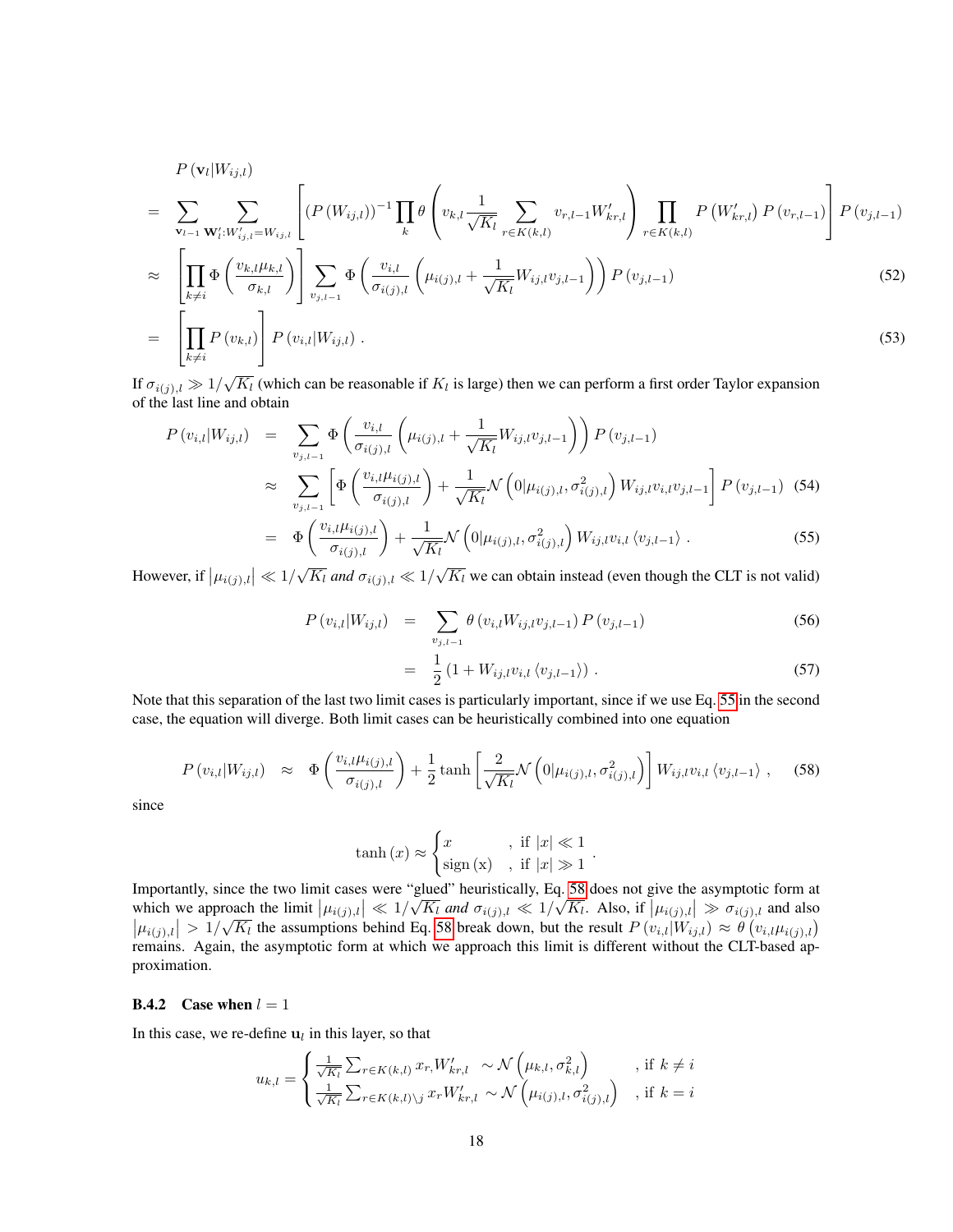with  $\mu_{k,l}$  and  $\sigma_{k,l}$  are defined as in Eqs. [41-44,](#page-15-2) while

$$
\mu_{i(j),l} = \frac{1}{\sqrt{K_l}} \sum_{r \in K(i,l) \setminus j} \langle W_{ir,l} \rangle x_r, \qquad (59)
$$

$$
\sigma_{i(j),l}^2 = \frac{1}{K_l} \sum_{r \in K(i,l) \setminus j} x_r^2 \left( 1 - \langle W_{ir,l} \rangle^2 \right).
$$
\n(60)

Thus, we obtain

$$
P(\mathbf{v}_{l}|W_{ij,l})
$$
\n
$$
= \sum_{\mathbf{W}'_{i}:W'_{ij,l}=W_{ij,l}} \left[ (P(W_{ij,l}))^{-1} \prod_{k} \theta \left( v_{k,l} \frac{1}{\sqrt{K_{l}}} \sum_{r \in K(k,l)} x_{r,l-1} W'_{kr,l} \right) \prod_{r \in K(k,l)} P(W'_{kr,l}) \right]
$$
\n
$$
\approx \left[ \prod_{k \neq i} \Phi \left( \frac{v_{k,l} \mu_{k,l}}{\sigma_{k,l}} \right) \right] \Phi \left( \frac{v_{i,l}}{\sigma_{i(j),l}} \left( \mu_{i(j),l} + \frac{1}{\sqrt{K_{l}}} W_{ij,l} x_{j} \right) \right)
$$
\n
$$
= \left[ \prod_{k \neq i} P(v_{k,l}) \right] P(v_{i,l}|W_{ij,l}).
$$

If  $|\mu_{i(j),l}| \gg x_j/\sqrt{K_l}$  or  $\sigma_{i(j),l} \gg x_j/\sqrt{K_l}$  then we can perform a first order Taylor expansion of the last line and obtain

$$
P(v_{i,l}|W_{ij,l}) = \Phi\left(\frac{v_{i,l}\mu_{i(j),l}}{\sigma_{i(j),l}}\right) + \frac{1}{\sqrt{K_l}} \mathcal{N}\left(0|\mu_{i(j),l}, \sigma_{i(j),l}^2\right) W_{ij,l} v_{i,l} x_j.
$$
(61)

and if  $|\mu_{i(j),l}| \ll x_j/\sqrt{K_l}$  and  $\sigma_{i(j),l} \ll x_j/\sqrt{K_l}$ , we obtain instead

$$
P(v_{i,l}|W_{ij,l}) = \frac{1}{2} (1 + v_{i,l}W_{ij,l} \text{sign}(x_j))
$$

Both limit cases can be again combined into a single equation

<span id="page-18-0"></span>
$$
P(v_{i,l}|W_{ij,l}) \approx \Phi\left(\frac{v_{i,l}\mu_{i(j),l}}{\sigma_{i(j),l}}\right) + \frac{1}{2}\tanh\left[\frac{2}{\sqrt{K_l}}\mathcal{N}\left(0|\mu_{i(j),l}, \sigma_{i(j),l}^2\right)x_j\right]W_{ij,l}v_{i,l}.
$$
 (62)

Again, if  $|\mu_{i(j),l}| \gg \sigma_{i(j),l}$ , the assumptions behind Eq. [58](#page-17-1) breaks down, but in that limit we still have  $P(v_{i,l}|W_{ij,l}) \approx \theta(v_{i,l}(\mu_{i(j),l}+W_{ij,l}x_j/\sqrt{K_l}))$ . Again, the asymptotic form at which we approach this limit is different without the CLT-based approximation.

## **B.5** Layers  $m = l + 1, l + 2, ..., L$

In this subsection we calculate  $P(\mathbf{v}_m|W_{ij,l})$ ,  $\forall m \ge l$ , as defined in Eq. [15.](#page-4-0) We denote  $c(i, l, l')$  ('child') to be the index of the neuron in the  $l'$  layer which is receiving input (through other neurons) from the  $i$ -th neuron in the l layer, and  $i_m = c(i, l, m)$  and  $j_m = c(i, l, m - 1)$ . Using similar methods (as before) on Eqs. [11](#page-3-5) and [15,](#page-4-0) we obtain

$$
P(\mathbf{v}_{m}|W_{ij,l}) = \left[\prod_{k \neq i_m} \Phi\left(\frac{v_{k,m} \mu_{k,m}}{\sigma_{k,m}}\right)\right] P(v_{i_m,m}|W_{ij,l})
$$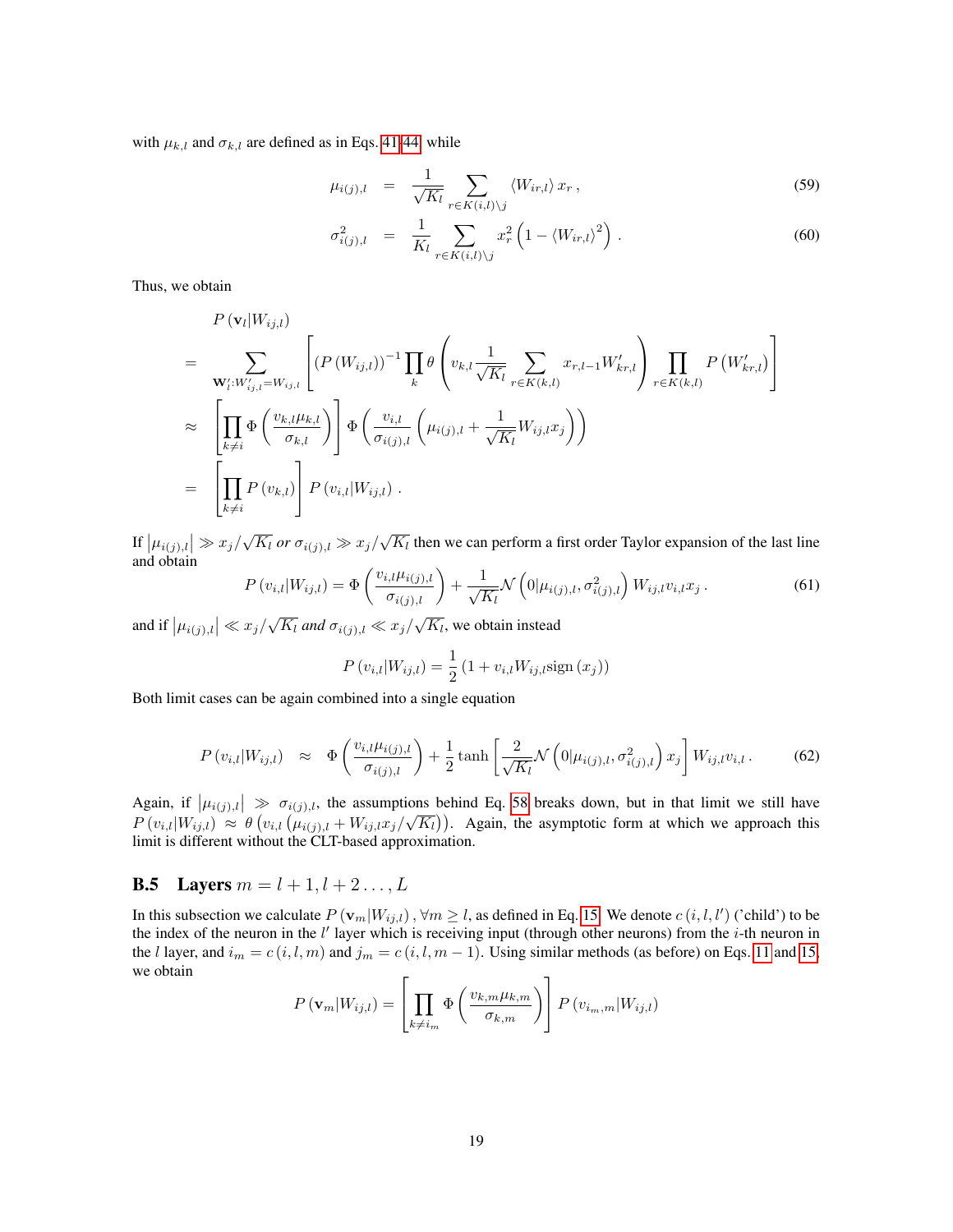with

<span id="page-19-1"></span>
$$
P(v_{i_m,m}|W_{ij,l}) = \sum_{\mathbf{v}_{m-1},\mathbf{W}'_m} \theta \left( v_{i_m,m} \frac{1}{\sqrt{K_m}} \sum_{r \in K(i_m,m)} v_{r,m-1} W'_{i_m r, m} \right) \prod_{r \in K(i_m,m)} P\left( W'_{i_m r, m} \right) \prod_{r \in K(i_m,m) \backslash j_m} P(v_{r,m-1}) P(v_{j_m,m-1}|W_{ij,l})
$$

$$
\approx \sum_{v_{j_m,m-1}, W'_{i_m j_m,m}} \Phi\left(\frac{v_{i_m,m}}{\sigma_{i_m(j_m),m}} \left(\mu_{i_m(j_m),m} + \frac{1}{\sqrt{K_m}} W_{i_m j_m,m} v_{j_m,m-1}\right)\right) P\left(W'_{i_m j_m,m}\right) P\left(v_{j_m,m-1} | W_{i,j,l}\right) \,,\tag{63}
$$

$$
\approx \Phi\left(\frac{v_{i_m,m}\mu_{i_m(j_m),m}}{\sigma_{i_m(j_m),m}}\right) + \frac{1}{2}\tanh\left[\frac{2}{\sqrt{K_m}}\mathcal{N}\left(0|\mu_{i_m(j_m),m},\sigma^2_{i_m(j_m),m}\right)\right] \langle W_{i_mj_m,m}\rangle v_{i_m,m} \langle v_{j_m,m-1}|W_{ij,l}\rangle \tag{64}
$$

where  $\mu_{k,m}$  and  $\sigma_{k,m}$  are defined as in Eqs. [47-48,](#page-16-0)  $\mu_{i_m(j_m),m}$  and  $\sigma_{i_m(j_m),m}$  are defined as in Eqs. [50-51](#page-16-2) and again we divided into two limits, as in Eq. [58.](#page-17-1) Also, if  $|\mu_{i_m(j_m),m}| \gg \sigma_{i_m(j_m),m}$  and  $|\mu_{i_m(j_m),m}| > 1/\sqrt{K_m}$ our assumptions break down but we still have  $P(v_{i_m,m}|W_{ij,l}) \approx \theta(v_{i_m,m}\mu_{i_m(j_m),m})$ . Again, the asymptotic form at which we approach this limit is different without the CLT-based approximation.

# <span id="page-19-0"></span>C The log-likelihood ratio

Using the results from the previous section, we can now calculate  $P(\mathbf{y}|W_{ij,l}) = P(\mathbf{v}_L = \mathbf{y}|W_{ij,l})$  for every  $W_{ij,l}$ . We instead calculate the following, equivalently useful, log-likelihood ratio

<span id="page-19-2"></span>
$$
R_{ij,l} = \ln \frac{P\left(\mathbf{y}|W_{ij,l}^+\right)}{P\left(\mathbf{y}|W_{ij,l}^-\right)}\,. \tag{65}
$$

This quantity is useful, since, from Eq. [7,](#page-3-1) it uniquely determines the Bayes updates of the posterior as

$$
\ln \frac{P\left(W_{ij,l}^+|D_n\right)}{P\left(W_{ij,l}^-|D_n\right)} = \ln \frac{P\left(W_{ij,l}^+|D_{n-1}\right)}{P\left(W_{ij,l}^-|D_{n-1}\right)} + R_{ij,l}^{(n)}.
$$

Next, we assume that  $R_{ij,l} \ll 1$  and discuss the complementary case towards the end of this section. If  $l = L = 1$ , then, using Eq. [62,](#page-18-0) we find

$$
R_{ij,l} = \ln \frac{\Phi\left(\frac{y_i \mu_{i(j),L}}{\sigma_{i(j),L}}\right) + \frac{1}{2} \tanh\left[\frac{2}{\sqrt{K_L}} \mathcal{N}\left(0 | \mu_{i(j),L}, \sigma_{i(j),L}^2\right) x_j y_i\right]}{\Phi\left(\frac{y_i \mu_{i(j),L}}{\sigma_{i(j),L}}\right) - \frac{1}{2} \tanh\left[\frac{2}{\sqrt{K_L}} \mathcal{N}\left(0 | \mu_{i(j),L}, \sigma_{i(j),L}^2\right) x_j y_i\right]}
$$
  
\n
$$
\approx \ln \frac{1 + \frac{1}{2} \tanh\left[\frac{2\mathcal{N}\left(0 | \mu_{i(j),L}, \sigma_{i(j),L}^2\right)}{\sqrt{K_L} \Phi\left(y_i \mu_{i(j),L}, \sigma_{i(j),L}\right)} x_j y_i\right]}{1 - \frac{1}{2} \tanh\left[\frac{2\mathcal{N}\left(0 | \mu_{i(j),L}, \sigma_{i(j),L}^2\right)}{\sqrt{K_L} \Phi\left(y_i \mu_{i(j),L}, \sigma_{i(j),L}\right)} x_j y_i\right]}
$$
(66)  
\n
$$
\approx \tanh \left[\frac{2}{\sqrt{K_L}} \frac{\mathcal{N}\left(0 | \mu_{i(j),L}, \sigma_{i(j),L}^2\right)}{\Phi\left(y_i \mu_{i(j),L}, \sigma_{i(j),L}\right)} x_j y_i\right].
$$

where we used a first order Taylor expansion, assuming  $R_{ij,l} \ll 1$ .

If  $l = L > 1$ , then, using Eq. [58,](#page-17-1) we find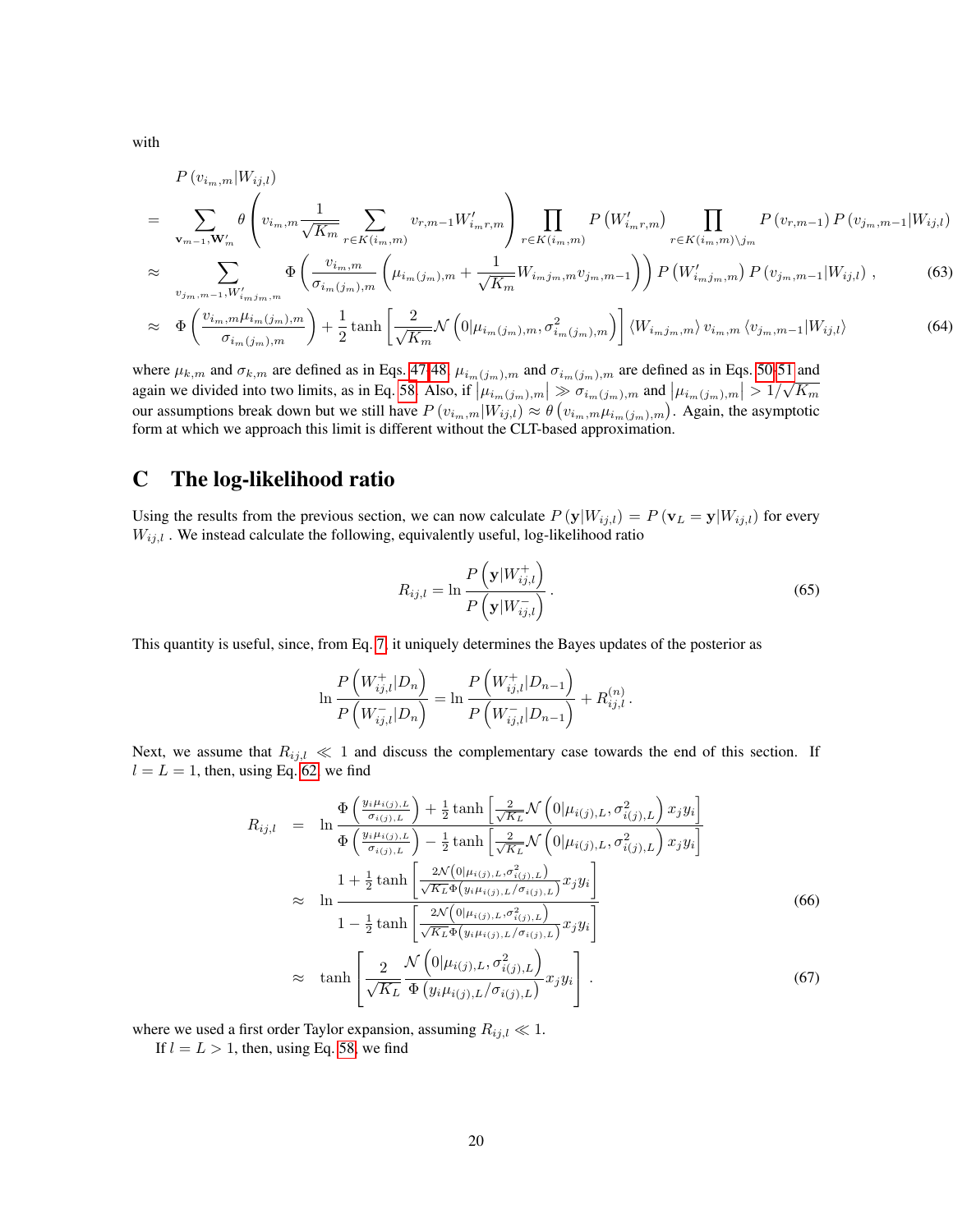$$
R_{ij,l} = \ln \frac{\Phi\left(\frac{y_i\mu_{i(j),L}}{\sigma_{i(j),L}}\right) + \frac{1}{2}\tanh\left[\frac{2}{\sqrt{K_L}}\mathcal{N}\left(0|\mu_{i(j),L}, \sigma_{i(j),L}^2\right)y_i\right]\langle v_{j,L-1}\rangle}{\Phi\left(\frac{y_i\mu_{i(j),L}}{\sigma_{i(j),L}}\right) - \frac{1}{2}\tanh\left[\frac{2}{\sqrt{K_L}}\mathcal{N}\left(0|\mu_{i(j),L}, \sigma_{i(j),L}^2\right)y_i\right]\langle v_{j,L-1}\rangle}
$$
  
 
$$
\approx \tanh \left[\frac{2}{\sqrt{K_L}}\frac{\mathcal{N}\left(0|\mu_{i(j),L}, \sigma_{i(j),L}^2\right)}{\Phi\left(y_i\mu_{i(j),L}/\sigma_{i(j),L}\right)}y_i\right]\langle v_{j,L-1}\rangle , \qquad (68)
$$

where we used a first order Taylor expansion, assuming  $R_{ij,l} \ll 1$ .

Next, for  $l < L$ , we denote  $c(i, l, l')$  to be the index of the neuron in the l' layer which is receiving input (through other neurons) from the *i*-th neuron in the *l* layer, and  $i_m = c(i, l, m)$  and  $j_m = c(i, l, m - 1)$ . We obtain

<span id="page-20-0"></span>
$$
R_{ij,l} \approx \ln \frac{\Phi\left(\frac{y_{i_L}\mu_{i_L(j_L),L}}{\sigma_{i_L(j_L),L}}\right) + \frac{1}{2}\tanh\left[\frac{2}{\sqrt{K_L}}\mathcal{N}\left(0|\mu_{i_L(j_L),L}, \sigma_{i_L(j_L),L}^2\right)y_{i_L}\right] \langle W_{i_Lj_L,L}\rangle \langle v_{j_L,L-1}|W_{ij,l}^+\rangle}{\Phi\left(\frac{y_{i_L}\mu_{i_L(j_L),L}}{\sigma_{i_L(j_L),L}}\right) + \frac{1}{2}\tanh\left[\frac{2}{\sqrt{K_L}}\mathcal{N}\left(0|\mu_{i_L(j_L),L}, \sigma_{i_L(j_L),L}^2\right)y_{i_L}\right] \langle W_{i_Lj_L,L}\rangle \langle v_{j_L,L-1}|W_{ij,l}^-\rangle}
$$
  

$$
\approx \tanh \left[\frac{2}{\sqrt{K_L}}\frac{\mathcal{N}\left(0|\mu_{i_L(j_L),L}, \sigma_{i_L(j_L),L}^2\right)}{\Phi\left(y_{i_L}\mu_{i_L(j_L),L}/\sigma_{i_L(j_L),L}\right)}y_{i_L}\right] \langle W_{i_Lj_L,L}\rangle \left(\langle v_{j_L,L-1}|W_{ij,l}^+\rangle - \langle v_{j_L,L-1}|W_{ij,l}^+\rangle\right)\rangle
$$

where we used a first order Taylor expansion, assuming  $R_{ij,l} \ll 1$ . We can now continue and apply Eq. [64](#page-19-1) for  $m = L - 1, L - 2, \ldots, l + 1$ , obtaining the recursive relation

$$
\frac{\langle v_{i_m,m}|W_{ij,l}^+\rangle - \langle v_{i_m,m}|W_{ij,l}^-\rangle}{\langle v_{i_{m-1},m-1}|W_{ij,l}^+\rangle - \langle v_{i_{m-1},m-1}|W_{ij,l}^-\rangle} \approx \tanh\left[\frac{2}{\sqrt{K_m}}\mathcal{N}\left(0|\mu_{i_m(j_m),m}, \sigma_{i_m(j_m),m}^2\right)\right] \langle W_{i_mj_m,m}\rangle \tag{70}
$$

We can now continue to apply Eq. [64,](#page-19-1) until we reach layer  $l$ , for which we need to use Eq. [58](#page-17-1) to obtain

<span id="page-20-1"></span>
$$
\left\langle v_{i,l} | W_{ij,l}^+ \right\rangle - \left\langle v_{i,l} | W_{ij,l}^- \right\rangle \approx \tanh\left[\frac{2}{\sqrt{K_l}} \mathcal{N}\left(0 | \mu_{i(j),l}, \sigma_{i(j),l}^2\right) \right] \langle v_{j,l-1} \rangle \tag{71}
$$

or, if  $l = 1$ 

$$
\left\langle v_{i,l}|W_{ij,l}^{+}\right\rangle - \left\langle v_{i,l}|W_{ij,l}^{-}\right\rangle \approx \tanh\left[\frac{2}{\sqrt{K_l}}\mathcal{N}\left(0|\mu_{i(j),l},\sigma_{i(j),l}^2\right)x_j\right].
$$
\n(72)

Lastly, we note so far we assumed  $R_{ij,l} \ll 1$ . This is not always the case. For example, if  $P(\mathbf{y}|W_{ij,l}^{-}) \to 0$ and/or  $P\left(\mathbf{y}|W_{ij,l}^{+}\right) \to 0$ ,  $R_{ij,l}$  may diverge. In this case the CLT theorem we used becomes invalid, so we cannot use the expressions we previously found in section [B](#page-14-0) to obtain the correct asymptotic form in this limit - only the sign of  $R_{ij,l}$ . From the conditions for the validity of the CLT we can see qualitatively that this can occur if a highly "unexpected" sample  $\{x^{(n)}, y^{(n)}\}$  arrive, when "certainty" of the posteriors increase - *i.e.* they converge either to zero or one. Unfortunately, as we stated, the value of the log-likelihood (Eq. [65\)](#page-19-2) can diverge, so the effects on the learning process can be quite destructive. As an ad-hoc solution, in order to ward against the destructive effect of such divergent errors, we just use the above expression even  $R_{ij,l} \ll 1$  is no longer true. In this case we will have some error in our estimate of  $R_{i,i,l}$ , but at least it will have the right sign and will be finite in each time-step. Of course, even "small" errors can sometimes accumulate significantly over long time, and we have no mathematical guarantee this will not happen.